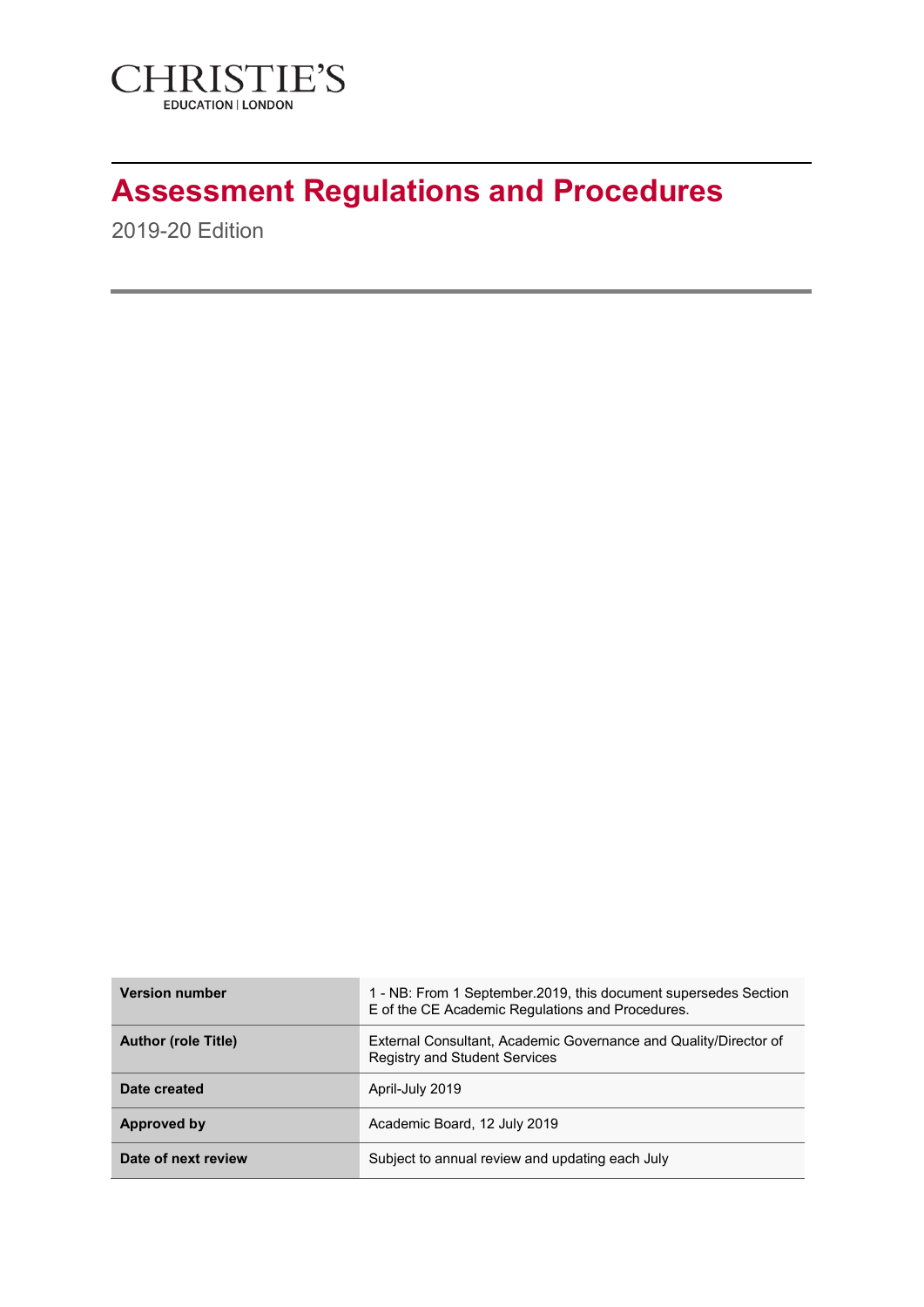# **Contents**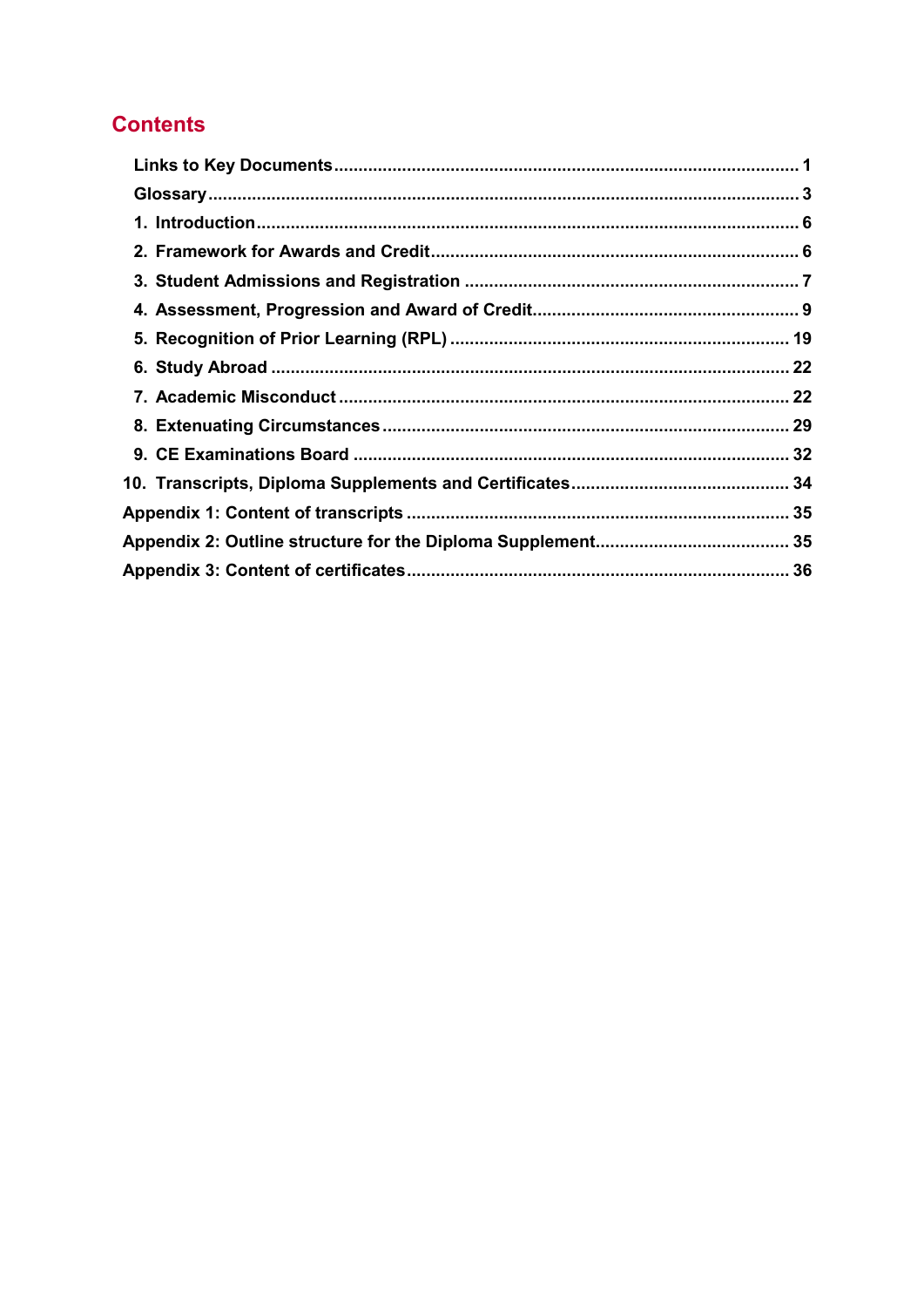# <span id="page-2-0"></span>**Links to Key Documents**

# **The following Christie's Education documents can be found on Canvas, the Christie's Education VLE:**

Academic Appeals Procedures

Assessment Feedback Policy

Assessment Grade Criteria – Level 7

Assessment Submission and Declaration of Originality form

Extenuating Circumstances Application Form

Fitness to Study Policy and Procedure

[Governance Handbook](https://keithbartlettandass-my.sharepoint.com/personal/k_bartlett_bartlettandassociates_co_uk/Documents/Christies%20Education/Regs%20&%20Ps%2018-19%20CANVAS%20DRAFTS/PDF%20VERSIONS/CE%20Ltd%20Governance%20Handbook%2017-18%20FINAL.pdf)

HE Regulation at Christie's Education Ltd. – An introduction for staff, student representatives, and Board members

Quality Handbook

Recruitment and Admissions Policy

Admissions Appeals Procedure

Admissions Complaint Procedure

Student Attendance Policy

Student Complaint Procedures

Student Disciplinary Procedures

UK Quality Code Mapping Exercise 2019

#### **External documents:**

#### **Open University:**

[Guide for External Examiners](http://www.open.ac.uk/cicp/main/sites/www.open.ac.uk.cicp.main/files/files/ecms/web-content/032-ai-external-examiners-guide.pdf) of OU Validated Awards: [http://www.open.ac.uk/cicp/main/sites/www.open.ac.uk.cicp.main/files/files/ecms/we](http://www.open.ac.uk/cicp/main/sites/www.open.ac.uk.cicp.main/files/files/ecms/web-content/032-ai-external-examiners-guide.pdf) [b-content/032-ai-external-examiners-guide.pdf](http://www.open.ac.uk/cicp/main/sites/www.open.ac.uk.cicp.main/files/files/ecms/web-content/032-ai-external-examiners-guide.pdf)

Handbook for Validated Awards:

[http://www.open.ac.uk/cicp/main/validation/about-ou-validation/handbook-validated](http://www.open.ac.uk/cicp/main/validation/about-ou-validation/handbook-validated-awards)[awards](http://www.open.ac.uk/cicp/main/validation/about-ou-validation/handbook-validated-awards)

Regulations for Validated Awards:

[http://www.open.ac.uk/cicp/main/validation/about-ou-validation/regulations-validated](http://www.open.ac.uk/cicp/main/validation/about-ou-validation/regulations-validated-awards)[awards](http://www.open.ac.uk/cicp/main/validation/about-ou-validation/regulations-validated-awards)

#### **QAA:**

Frameworks for Higher Education Qualifications for UK Degree-Awarding Bodies (FHEQ) (2014)

<https://www.qaa.ac.uk/quality-code/qualifications-and-credit-frameworks>

[Higher Education Credit Framework for England](http://www.qaa.ac.uk/en/Publications/Documents/Academic-Credit-Framework.pdf) (2008) <https://www.qaa.ac.uk/quality-code/qualifications-and-credit-frameworks>

UK Quality Code (2018) <https://www.qaa.ac.uk/quality-code>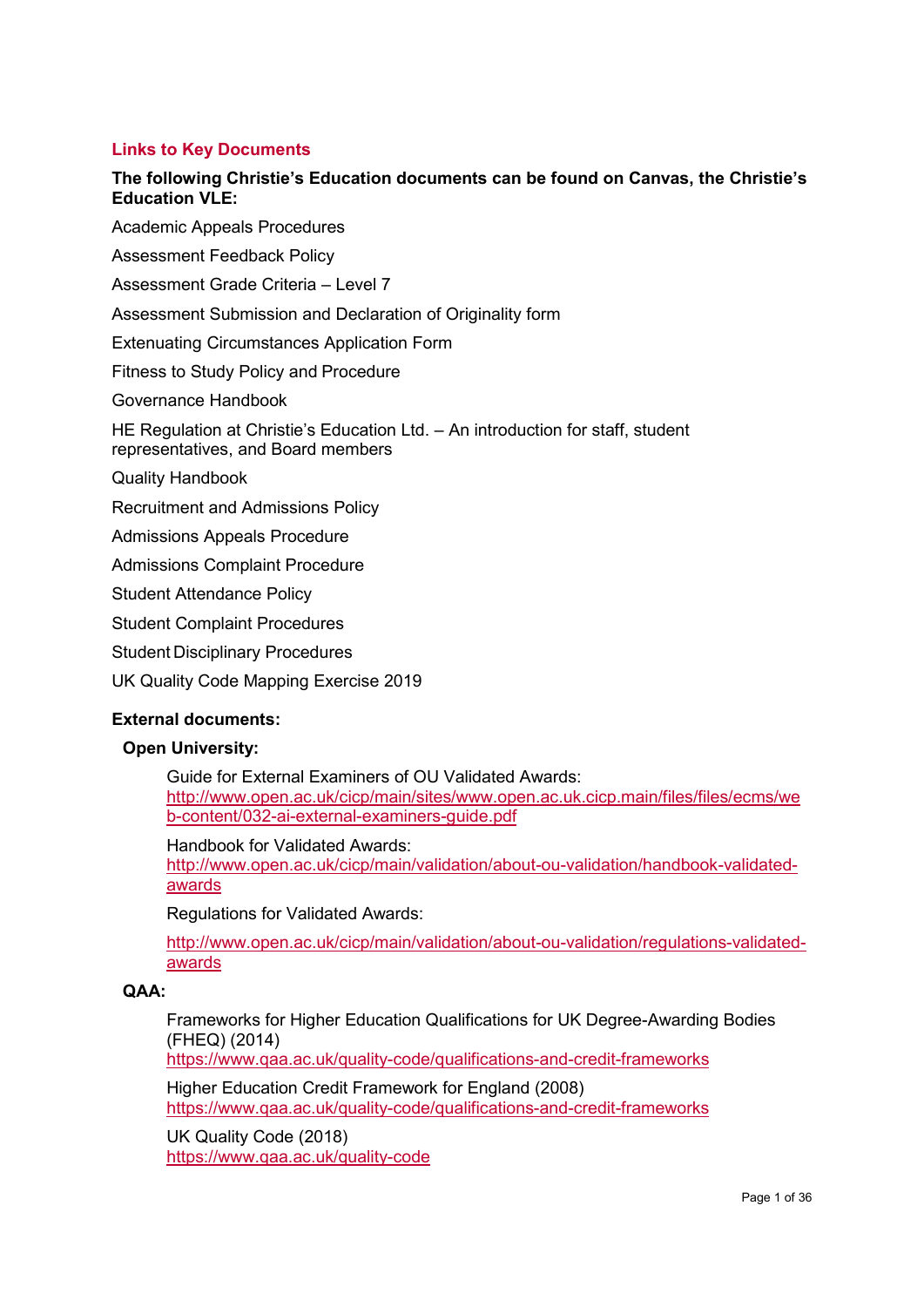# **UKVI:**

UK Visas and Immigration (UKVI) - [https://www.gov.uk/government/organisations/uk](https://www.gov.uk/government/organisations/uk-visas-and-immigration)[visas-and-immigration](https://www.gov.uk/government/organisations/uk-visas-and-immigration)

# **Other:**

# AMBeR Tariff

[https://www.plagiarism.org/assets/Tennant\\_referencetariff-1506356085.pdf](https://www.plagiarism.org/assets/Tennant_referencetariff-1506356085.pdf)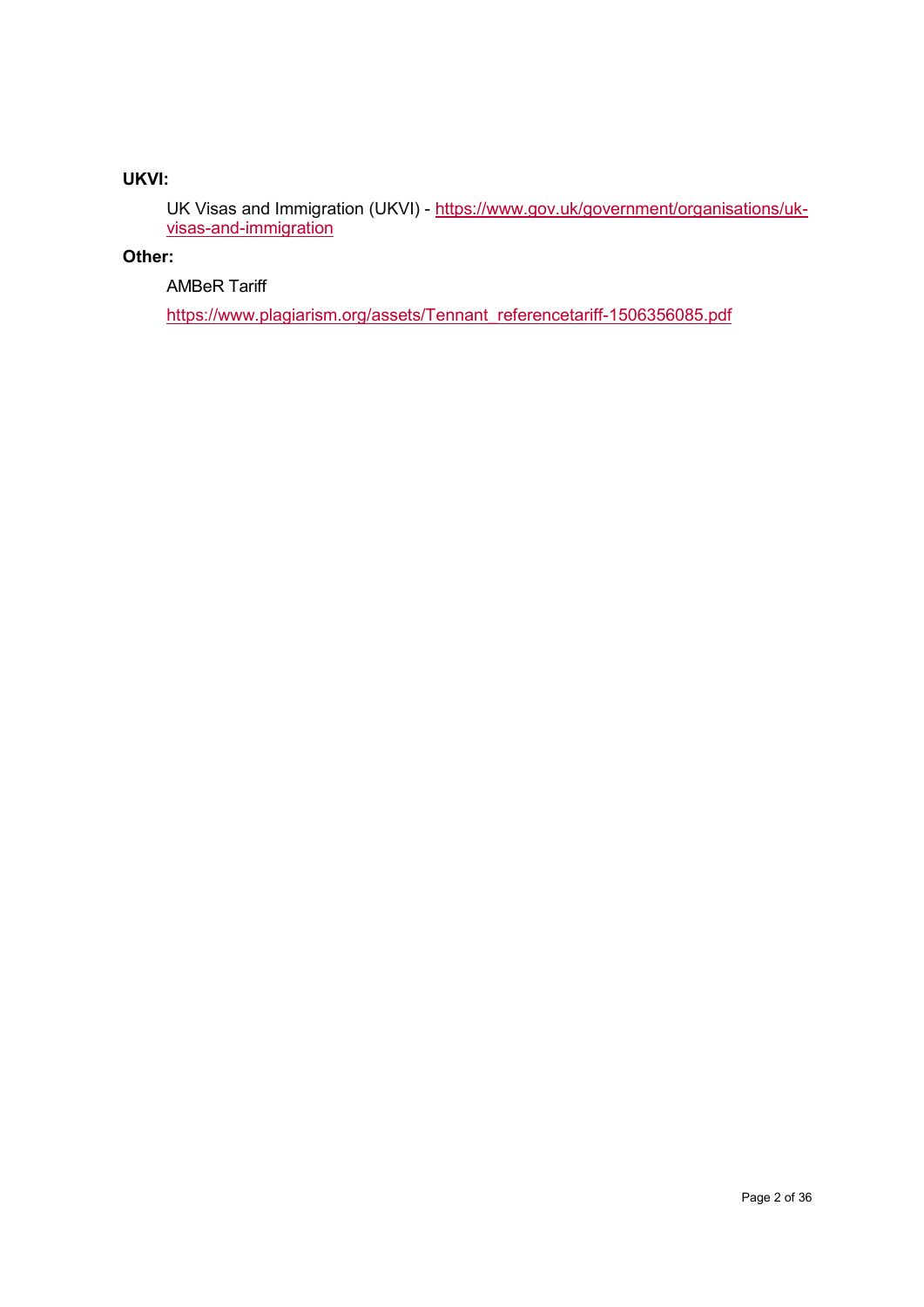# <span id="page-4-0"></span>**Glossary**

The following glossary is also published in the Quality Handbook and HE Regulation at Christie's Education Ltd. – An introduction for staff, student representatives, and Board members. It is subject to annual review and updating each July.

| Assessment<br>component        | An individual piece of work or a collection of pieces of work that forms a<br>summative assessment.                                                                                                                                                                                                                                                                                                                                                                                    |  |
|--------------------------------|----------------------------------------------------------------------------------------------------------------------------------------------------------------------------------------------------------------------------------------------------------------------------------------------------------------------------------------------------------------------------------------------------------------------------------------------------------------------------------------|--|
| Assessment<br>element          | An assessment element is a piece of work that contributes to an<br>assessment component.                                                                                                                                                                                                                                                                                                                                                                                               |  |
| Award                          | Open University qualification conferred to a student following the<br>successful completion of an approved programme of study.                                                                                                                                                                                                                                                                                                                                                         |  |
| Compensation                   | A means of allowing marginal failure in a limited number of modules on the<br>basis of an overall performance which is sufficient to merit the award of the<br>qualification concerned. Compensation can be applied to the results of a<br>student who has failed to attain the required pass mark at undergraduate<br>level.                                                                                                                                                          |  |
| Condition                      | A condition shall be set by a validation or revalidation panel when the<br>panel has identified an issue or area of concern where the University's<br>academic standards, and/or the quality of education provided to enable<br>students to achieve those standards, may be at risk unless the condition is<br>set and satisfied by the specified deadline. Conditions of validation and<br>revalidation must be met before a programme can be formally approved by<br>the University. |  |
| Co-requisite<br>module         | A co-requisite module must be studied simultaneously with, or before,<br>another designated module within a programme of study.                                                                                                                                                                                                                                                                                                                                                        |  |
| Credit                         | A means of quantifying and recognising learning, expressed as 'numbers<br>of credits' at a specific credit level.<br>Within this document it is assumed that one credit represents 10 notional                                                                                                                                                                                                                                                                                         |  |
|                                | hours of learning (including individual study).                                                                                                                                                                                                                                                                                                                                                                                                                                        |  |
| <b>Credit level</b>            | An indicator of the relative complexity, depth and autonomy of learning<br>associated with a particular module (used in credit frameworks).<br>See also 'Qualification level'                                                                                                                                                                                                                                                                                                          |  |
| Exit award                     | A lower award than one for which the student is registered. Such an award<br>may be conferred if a student completes part of, but not all, of the<br>requirements of the programme for which he or she is registered.                                                                                                                                                                                                                                                                  |  |
| Institutional<br>Approval      | The process through which an institution is judged to be a satisfactory<br>environment for the presentation of programmes leading to The Open<br>University validated awards. Approval is conferred for a period of up to five<br>years.                                                                                                                                                                                                                                               |  |
| Institutional<br><b>Review</b> | The process through which an institution is critically reviewed for the<br>purposes of confirming that it continues to meet The Open University's<br>requirements. Approval is conferred for a further period of up to five years.                                                                                                                                                                                                                                                     |  |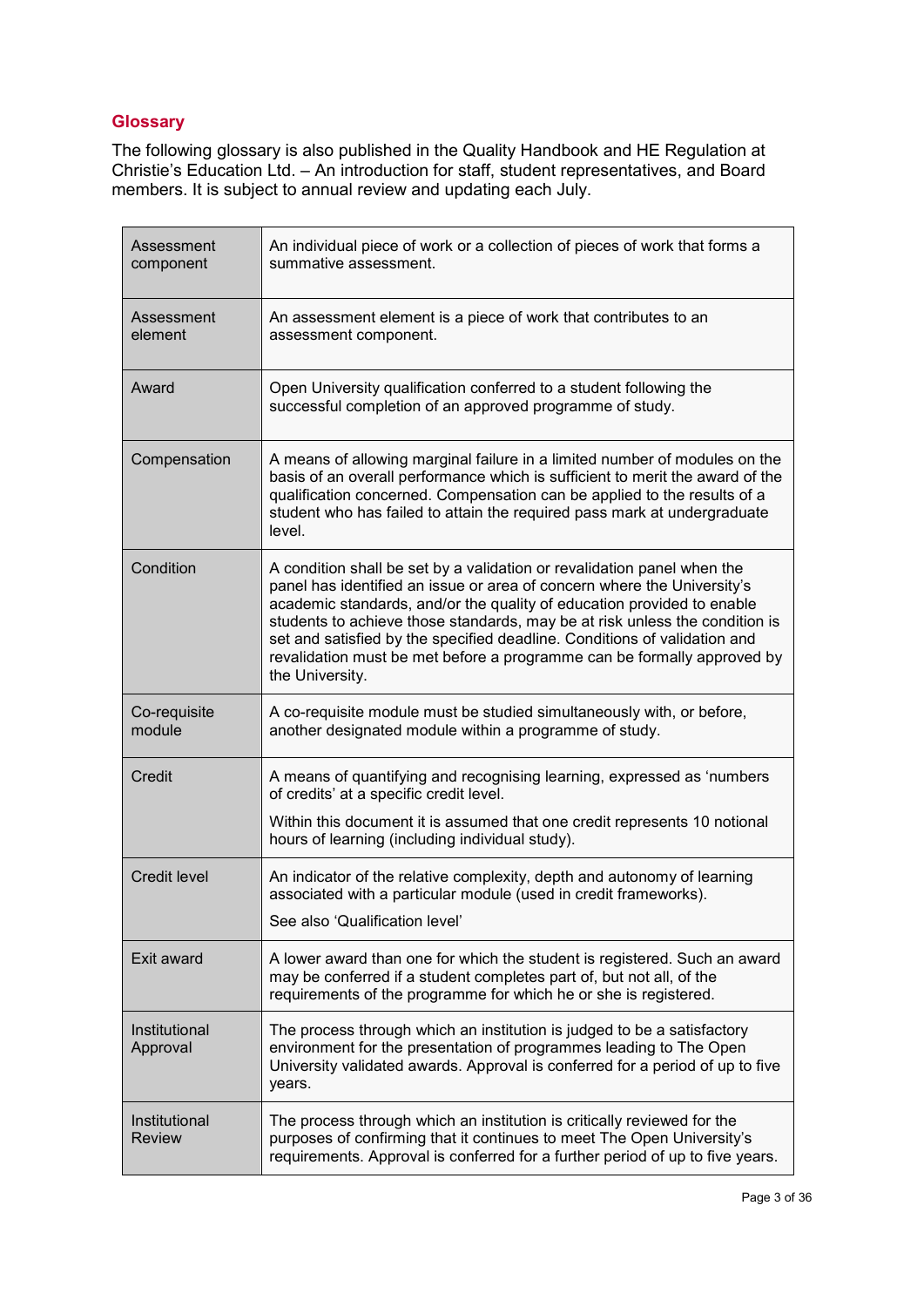| Learning<br>outcome        | What a learner is expected to know, understand and be able to<br>demonstrate after completing a defined element of study. Learning<br>outcomes features within the programme specification must align with<br>module specifications.                                                                                                                                                                                                                                                            |  |
|----------------------------|-------------------------------------------------------------------------------------------------------------------------------------------------------------------------------------------------------------------------------------------------------------------------------------------------------------------------------------------------------------------------------------------------------------------------------------------------------------------------------------------------|--|
| Module                     | A self-contained, formally structured, credit-bearing unit of study with<br>explicit learning outcomes. "Modules" may also be referred to as "courses";<br>for example, on Canvas (the Christie's Education VLE) and in higher<br>education in the USA.                                                                                                                                                                                                                                         |  |
| Module<br>specification    | A document that defines key characteristics of a module, and includes<br>learning outcomes, models of teaching and learning, and assessment<br>schemes.                                                                                                                                                                                                                                                                                                                                         |  |
| Monitoring                 | Monitoring is the regular internal process by which an institution critically<br>appraises the operation of each validated programme of study and<br>ensures that appropriate standards are maintained. The University<br>requires annual programme evaluation reports from partner institutions and<br>a separate institutional annual report that evaluates the effectiveness of<br>monitoring and other quality assurance arrangements.                                                      |  |
| Partner institution        | An institution approved by The Open University for the delivery of validated<br>programmes of study that lead to Open University awards. Christie's<br>Education is a partner institution of The Open University.                                                                                                                                                                                                                                                                               |  |
| Pre-requisite<br>module    | A pre-requisite module is one that must be successfully completed before<br>progressing to another designated module or stage within a programme of<br>study.                                                                                                                                                                                                                                                                                                                                   |  |
| <b>Prevent Duty</b>        | The Prevent Duty came into force for higher education providers in<br>September 2015 as part of the Counter-Terrorism and Security Act 2015. It<br>places legal requirements on providers to minimise the risk of individuals<br>being drawn into terrorism and to ensure vulnerable individuals receive<br>timely and appropriate support. In common with all registered HE<br>providers, CE is required by law to comply with the Prevent Duty and is<br>monitored in this regard by the OfS. |  |
| Programme                  | A schedule of academic study and assessment which leads to an Open<br>University award                                                                                                                                                                                                                                                                                                                                                                                                          |  |
| Programme<br>specification | A document that defines key characteristics of an award, including learning<br>outcomes, models of teaching and learning, assessment schemes, and<br>how individual modules relate to qualification levels and contribute to the<br>classification of awards.                                                                                                                                                                                                                                   |  |
| Progression                | The advancement (or progress) by a student from one stage of a<br>programme to an adjacent higher stage. Such progression is the subject of<br>regulations of the University and must be confirmed at a meeting of the<br><b>Christie's Education Examinations Board.</b>                                                                                                                                                                                                                       |  |
| <b>Qualification level</b> | One of a series of defined points in the QAA Framework for Higher<br>Education Qualifications (FHEQ). They are numbered in ascending order.<br>Qualifications at the same qualification level share characteristics and<br>require similar achievement. Taught Master's programmes at Christie's<br>Education (London) are at Level 7 of the FHEQ.<br>See also 'Credit level'                                                                                                                   |  |
|                            |                                                                                                                                                                                                                                                                                                                                                                                                                                                                                                 |  |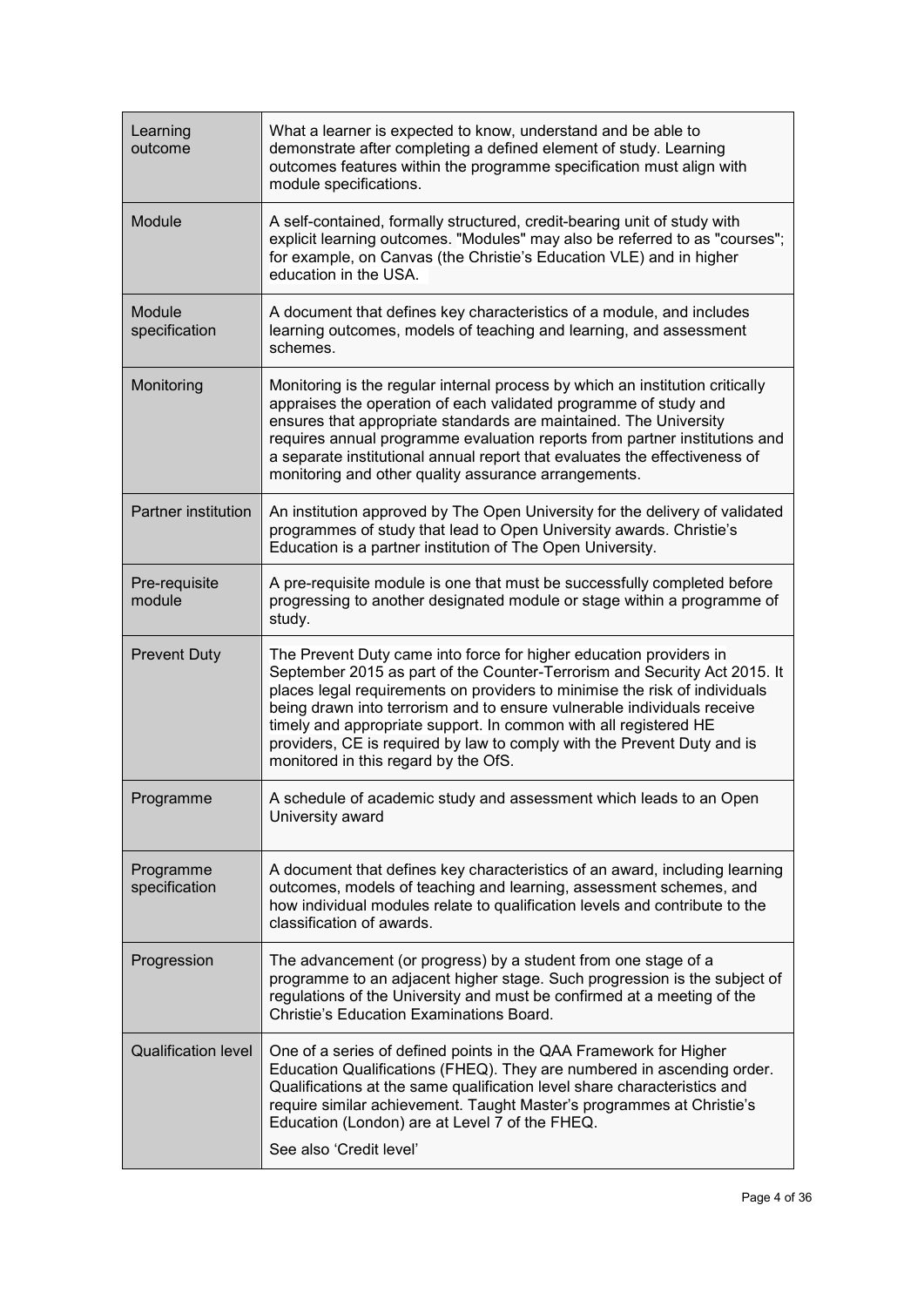| Quality<br>Assurance<br>Agency (QAA)             | The UK government-appointed agency that safeguards the quality and<br>standard of the higher education awards offered by UK universities. The<br>Open University and Christie's Education comply with the codes of practice<br>defined by the QAA and are subject to its scrutiny.                                                                                                                                                                                                                                                                                                                                                        |  |
|--------------------------------------------------|-------------------------------------------------------------------------------------------------------------------------------------------------------------------------------------------------------------------------------------------------------------------------------------------------------------------------------------------------------------------------------------------------------------------------------------------------------------------------------------------------------------------------------------------------------------------------------------------------------------------------------------------|--|
| Recognition of<br><b>Prior Learning</b><br>(RPL) | Assessment of prior learning that has occurred in any of a range of<br>contexts including school, college and university, and/or through life and<br>work experiences. Once recognised through this process, prior learning<br>can be used to gain credit or exemption for qualifications and/or personal<br>and career development. RPL includes Accreditation of Prior Certificated<br>Learning (APCL), Accreditation of Prior Experiential Learning (APEL) and<br>Accreditation of Prior Learning (APL).                                                                                                                               |  |
| Recommendation                                   | A recommendation shall be set by a validation or revalidation panel<br>when the panel believes that the quality of education provided to enable<br>students to achieve the academic standards set for a pathway or course<br>would be enhanced if the recommended action is taken. It is a<br>requirement that all Recommendations are considered by Christie's<br>Education and reported through the annual monitoring procedures.                                                                                                                                                                                                       |  |
| <b>Resit</b>                                     | To take again part or all failed assessment components in order to pass a<br>module. Resit of the failed component does not require the student to<br>participate in classes.                                                                                                                                                                                                                                                                                                                                                                                                                                                             |  |
| Retake                                           | To take again all assessment components of a module, having failed a<br>resit attempt. Retake of the failed components may require the student to<br>participate in classes to prepare them for the second attempt.                                                                                                                                                                                                                                                                                                                                                                                                                       |  |
| Revalidation                                     | See also Validation                                                                                                                                                                                                                                                                                                                                                                                                                                                                                                                                                                                                                       |  |
| <b>Stage</b>                                     | See also 'Qualification level'                                                                                                                                                                                                                                                                                                                                                                                                                                                                                                                                                                                                            |  |
|                                                  | In common with many UK higher education providers, the "intermediate" or<br>"pre-Master's" stages of taught postgraduate programmes at Christie's<br>Education (London) are:                                                                                                                                                                                                                                                                                                                                                                                                                                                              |  |
|                                                  | • Postgraduate Certificate (PG Cert) – 60 Level 7 credits                                                                                                                                                                                                                                                                                                                                                                                                                                                                                                                                                                                 |  |
|                                                  | • Postgraduate Diploma (PG Dip) - 120 Level 7 credits, including those<br>for the PG Cert stage.                                                                                                                                                                                                                                                                                                                                                                                                                                                                                                                                          |  |
| <b>UKVI</b>                                      | UK Visas and Immigration (UKVI) is part of the Home Office. It runs the<br>UK's visa service, managing around 3 million applications a year from<br>overseas nationals who wish to come to the UK to visit, study or work.                                                                                                                                                                                                                                                                                                                                                                                                                |  |
| Validation and<br>Revalidation                   | The formal process whereby a new programme of study is critically<br>appraised by The Open University, in order to establish that it meets the<br>requirements for approval. Approval of a programme of study is for a<br>period of up to five years before a further validation (re-validation) is<br>required. Within this document references to the validation process also<br>include the programme revalidation process. Programme revalidation is<br>the process whereby a validated programme of study is critically appraised<br>at intervals of not more than five years, and through which plans for<br>change are considered. |  |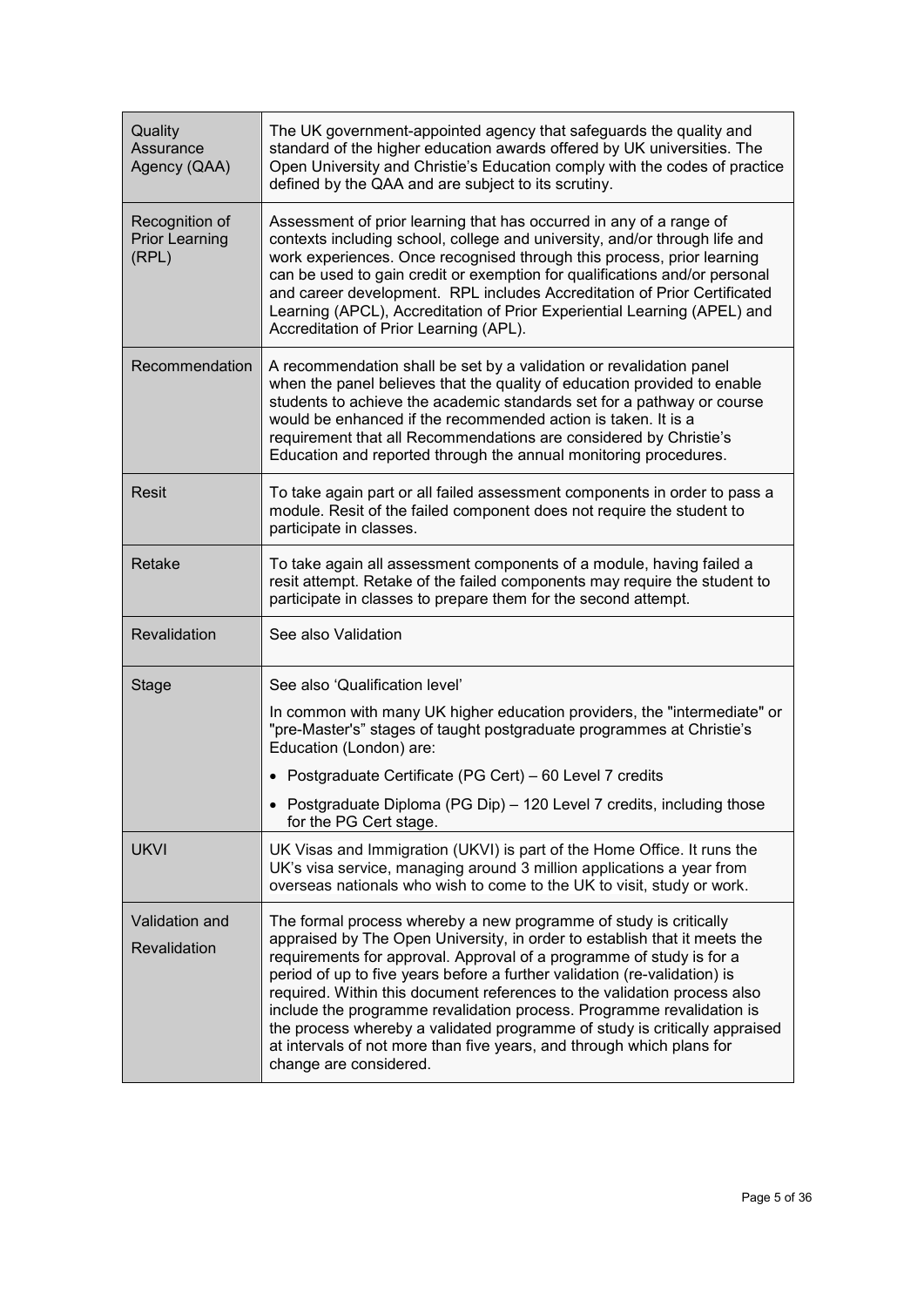# <span id="page-7-0"></span>**1. Introduction**

- **1.1** Christie's Education Ltd. (CE) offers degree programmes and other qualifications which are validated by The Open University ("the University"). Accordingly, all CE programmes are subject to The Open University's Regulations for Validated Awards of The Open University and each sub-section of the CE Assessment Regulations should be read alongside the relevant section of the University regulations.
- **1.2** As outlined in the CE Quality Handbook (Part B: Programme Design, Development, Validation and Revalidation), CE programmes are developed and delivered with reference to relevant guidance from the above University documents and also the UK Quality Code. CE's assessment regulations align with the expectations of the Framework for Higher Education Qualifications of England, Wales, and Northern Ireland (FHEQ), which sets out the different qualification levels and national expectations of standards of academic achievement at each level of study.

#### <span id="page-7-1"></span>**2. Framework for Awards and Credit**

- **2.1** The Open University uses a UK credit-based system for its validated awards, and it defines these awards primarily in terms of the qualification level and volume of credit required for each.
- **2.2** The main determinant for the volume of UK credit is notional learning time. This is defined as the reasonable measure of time it would take a student to achieve the learning outcomes of the activities. Total notional student learning time includes all activities required to achieve the learning outcomes of a programme, including formal study, assessment and independent learning.
- **2.3** Notional learning time for a 'standard' full-time CE Master's programme is 1800 hours. This is intended as a benchmark only, and the actual hours students require to achieve the required learning outcomes may be less or more than 1800, depending on the knowledge and skills of students at entry and on their rate of progression through the programme, and the impact of any reasonable adjustments made for students with impairments.
- **2.4** A UK credit value is twice its European Credit Transfer (ECT) equivalent (e.g. a 20 UK credit module equates to 10 ECT credits).
- **2.5** Each module of a programme will be assigned a single designated credit level (module assessment is unique to a given credit level). The volume and level of credit assigned to any one module is determined and approved by The Open University at the point of validation.
- **2.6** The assignment of credit to learning should be understood in the following terms:
	- **a.** Credit is allocated to a learning activity on the basis of its stated learning outcomes.
	- **b.** A student will only be assigned credit after demonstration through assessment of the achievement of the stated learning outcomes. Credit cannot be assigned if no assessment has taken place or if the assessment has not been appropriately conducted.
	- **c.** The number of credit points assigned is independent of the standards (grades awarded). Students achieving higher standards will not be allocated more credit points. The higher standard will be reflected in the grade and classification of the pass.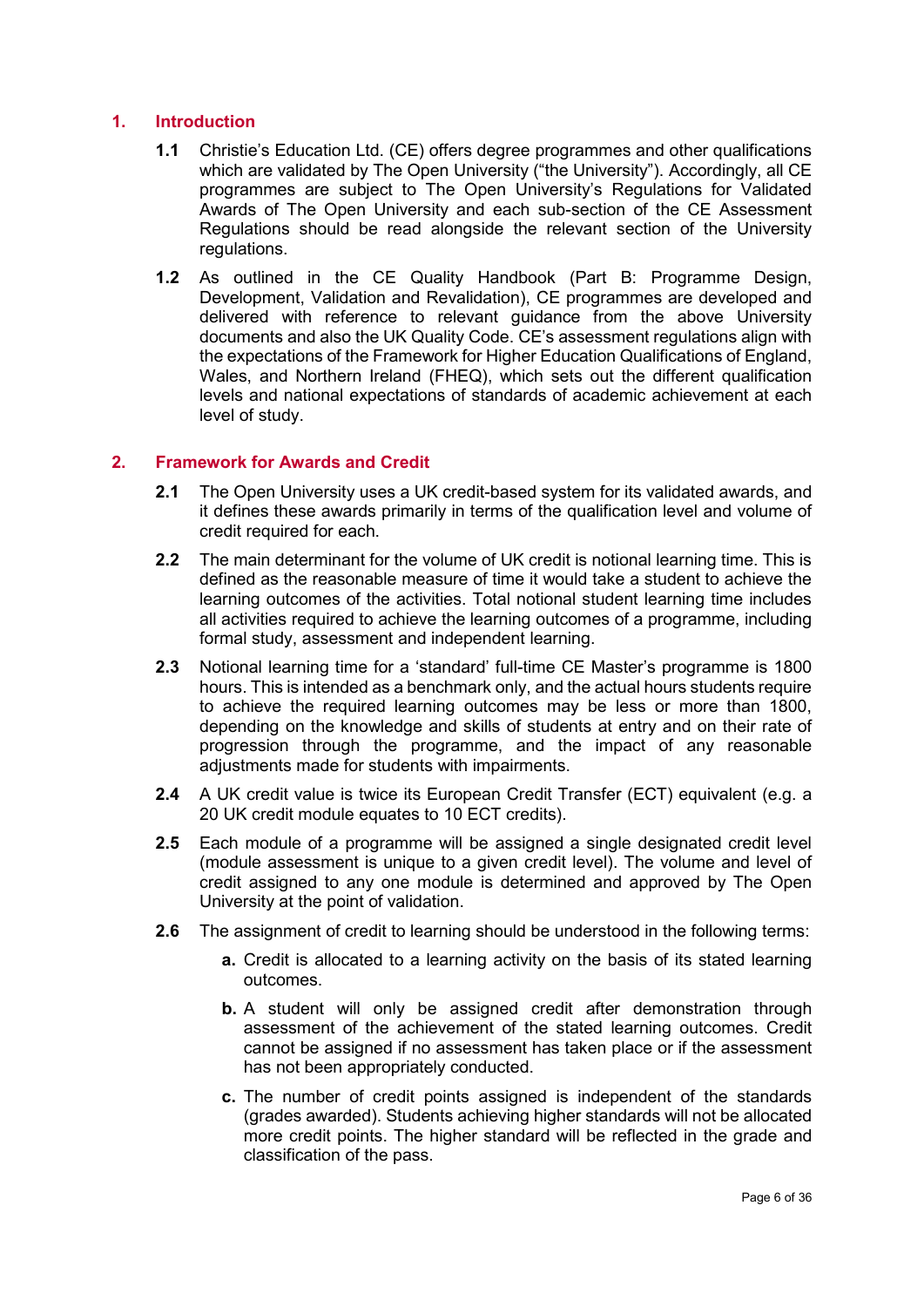**2.7** CE offers programmes leading to the Open University awards listed in Table 1. These are shown in descending levels of award because the Postgraduate Diploma and Certificate are normally offered as exit awards only. (Note: The Graduate Diploma and Certificate are not yet offered but are under consideration within CE's development of validated continuing education programmes.) Students must meet all requirements set out in the programme specification approved by The Open University before a qualification is awarded.

# **Table 1**

|              | <b>Award</b>                                                            | Level in<br><b>FHEQ</b> | <b>Credit</b><br>requirements | <b>Notional</b><br>learning<br>hours |
|--------------|-------------------------------------------------------------------------|-------------------------|-------------------------------|--------------------------------------|
| 1            | Master's degree (MSc, MA)                                               | 7                       | 180 at Level 7                | 1800                                 |
| $\mathbf{2}$ | Postgraduate Diploma<br>(PgDip)<br>[offered as an exit award only]      | 7                       | 120 at Level 7                | 1200                                 |
| 3            | Postgraduate Certificate<br>(PgCert)<br>[offered as an exit award only] | 7                       | 60 at Level 7                 | 600                                  |
| 4            | Graduate Diploma (Grad Dip)                                             | 6                       | 120 at Level 6                | 1200                                 |
| 5            | Graduate Certificate (Grad<br>Cert)                                     | 6                       | 60 at Level 6                 | 600                                  |

See also: Titles and characteristics of Programmes, Regulations for Validated Awards of The Open University, June 2017, p11-12.

# <span id="page-8-0"></span>**3. Student Admissions and Registration**

- **3.1** Students registering for programmes leading to awards of The Open University must have satisfied the admissions criteria approved by The Open University at validation. CE student recruitment and admissions are addressed in the following:
	- CE Recruitment and Admissions Policy
	- CE Admissions Appeals Procedure
	- CE Admissions Complaints Procedure
- **3.2** The CE Admissions Policy and Procedures should also be read in conjunction with guidance contained in sub-section 5 below, covering the Recognition of Prior Learning.
- **3.3** Appeals against a decision not to admit an applicant to a CE programme of study are restricted as follows:
	- **a.** Where the applicant has reason to believe that Christie's Education has not followed its admissions procedures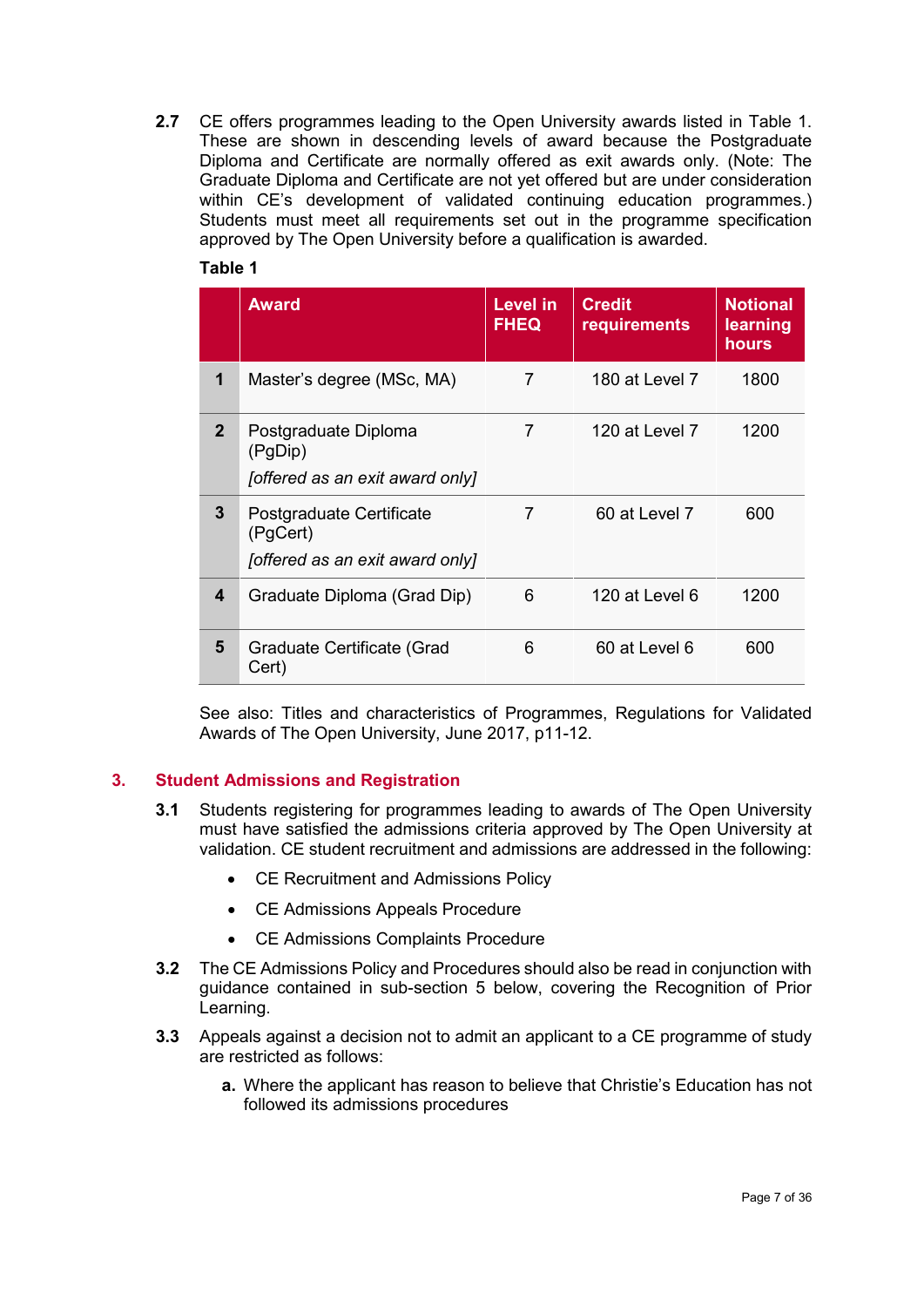- **b.** Where the applicant has further pertinent information that was not provided during the original application process and has valid reasons for not previously supplying such information.
- **3.4** Registration general
	- **3.4.1** A student who is admitted for study on a programme leading to an Open University-validated award must be registered for that programme with CE.
	- **3.4.2** CE will submit student name and contact details to The Open University solely for the purposes of recording student details and progression information. By registering with CE for a programme leading to an Open University validated award the student agrees to the sharing of their information with The Open University for this purpose. The Open University will not make any contact with students unless there is a specific need in relation to their studies towards an OU-validated award. It is the student's responsibility to keep their personal information up to date with CE and to notify them of any changes or errors.
- **3.5** Period of registration for Open University awards
	- **3.5.1** The period of registration will commence on the date the student registers on a programme.
	- **3.5.2** The minimum and maximum periods within which a student will be expected to complete the programme of study and associated assessment, including the time period for any resit assessments, are stated in Table 2:

#### **Table 2**

| <b>Award</b>    | Minimum length of<br>registration | <b>Maximum length</b><br>of registration |
|-----------------|-----------------------------------|------------------------------------------|
| Master's degree | 15 months                         | 30 months                                |

- **3.5.3** Subject to 3.5.5 below, a student will remain registered for the maximum period of the award or until they have achieved the award or the registration has been terminated, whichever comes first.
- **3.5.4** The period of registration may be extended if:
	- **a.** the student has had to resit or retake parts of their programme of study - see sub-sections 4.10-4.12 below;
	- **b.** the student has been unable to study or complete a year of study due to extenuating circumstances - see sub-section 8 below;
	- **c.** the student has been given permission to take a study break as described in sub-section 3.6 below.
- **3.5.5** A student's registration may be terminated if the student has:
	- **a.** committed a serious disciplinary offence or be deemed as unfit to study – see sub-section 7 below, the CE Student Disciplinary Procedures and the CE Fitness to Study Policy and Procedure;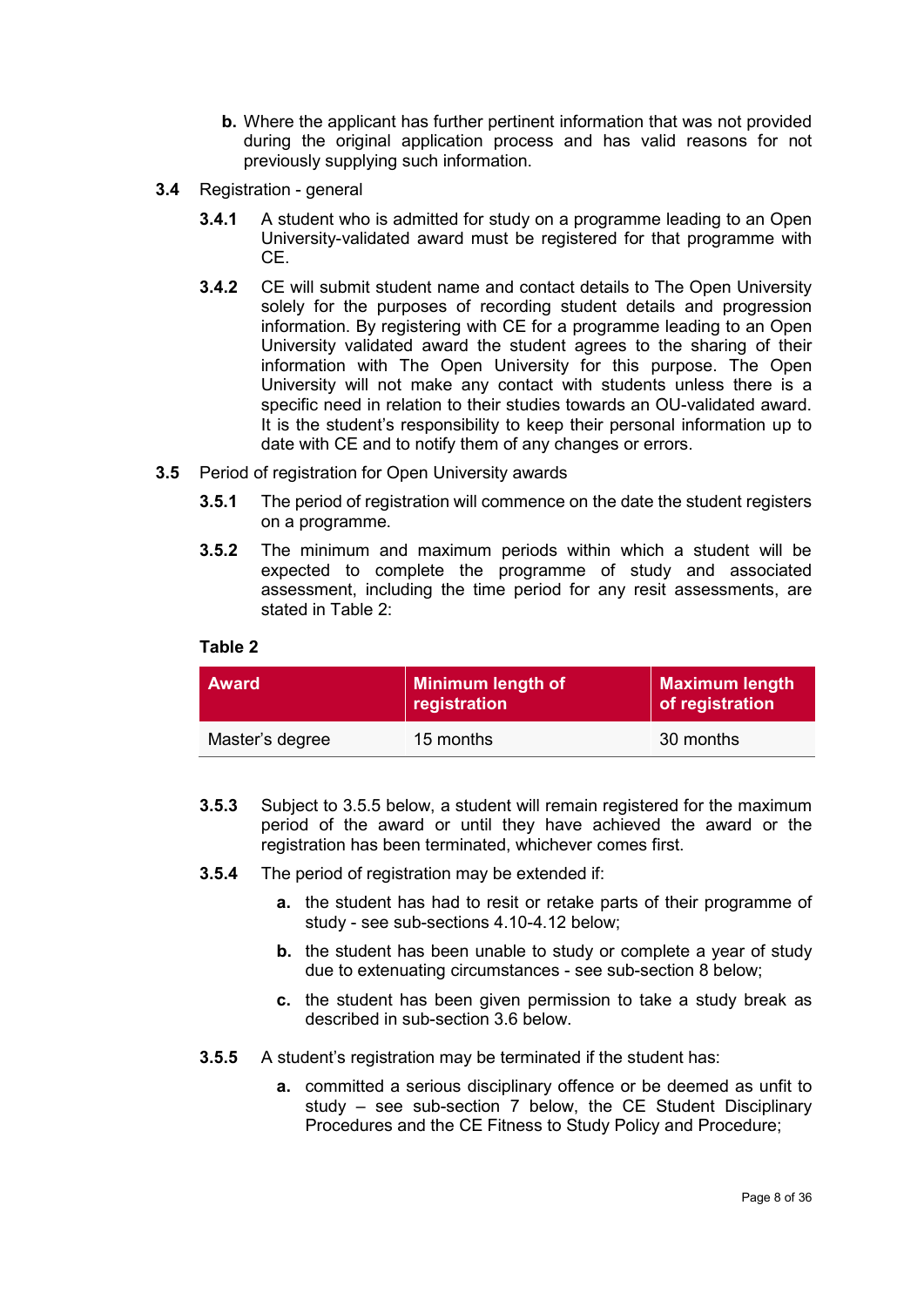- **b.** formally notified the institution that they wish to discontinue their studies and so discontinue their programme;
- **c.** failed to comply with their financial commitment to the partner institution;
- **d.** exhausted all opportunities to remedy failure or has made insufficient progress through their programme of study at the required stage - see sub-sections 4.10-4.12 below.
- **3.5.6** The date of termination recognised by The Open University will be taken as the date on which CE records the student's registration as terminated.
- **3.6** Interruption of studies
	- **3.6.1** A student may apply, or be required, to take a study break for a maximum period of twelve consecutive months under the agreed procedure for reasons of ill health or other extenuating circumstances (see sub- section 8 below).This may be extended in exceptional circumstances as agreed between The Open University and the partner institution.
- **3.7** Attendance requirements
	- **3.7.1** Please refer to the CE Student Attendance Policy.

#### <span id="page-10-0"></span>**4. Assessment, Progression and Award of Credit**

- **4.1** The forms of assessment and its weighting and timing, and the ways in which the learning outcomes are to be demonstrated through assessment, are set out in the validated programme and module specifications. These are published to students via the student portal. Additional information about assessment can be found within the relevant module information on Canvas (CE's virtual learning environment).
- **4.2** To obtain an Open University award, students are required to complete all parts of the programme's approved assessment schedule and comply with all regulations relating to their programme of study. The minimum aggregate pass mark for postgraduate programmes is 50%. This minimum applies to assessments, modules, stages and qualifications.
- **4.3** The rights and responsibilities of External Examiners include the monitoring and approval of the form and content of coursework assignments and examination papers for those programmes/modules under their responsibility (CE Ltd. Quality Handbook, Part D, Externality, para. 31.2). These will be submitted by the Director of Registry and Student Services for External Examiners' approval prior to the start of each academic year.
- **4.4** Submission of work for assessment
	- **4.4.1** All work for assessment must be submitted by the published deadline date and time and in accordance with the published submission requirements. It must be accompanied by the approved Assessment Submission and Declaration of Originality form. The date and time of submission is automatically recorded for work that is submitted electronically. CE Ltd. subscribes to the plagiarism detection software, Turnitin, and students are briefed on arrival about its use. Students must check their work through Turnitin prior to final electronic submission and should only submit it if they believe that there is no evidence of academic misconduct in the Turnitin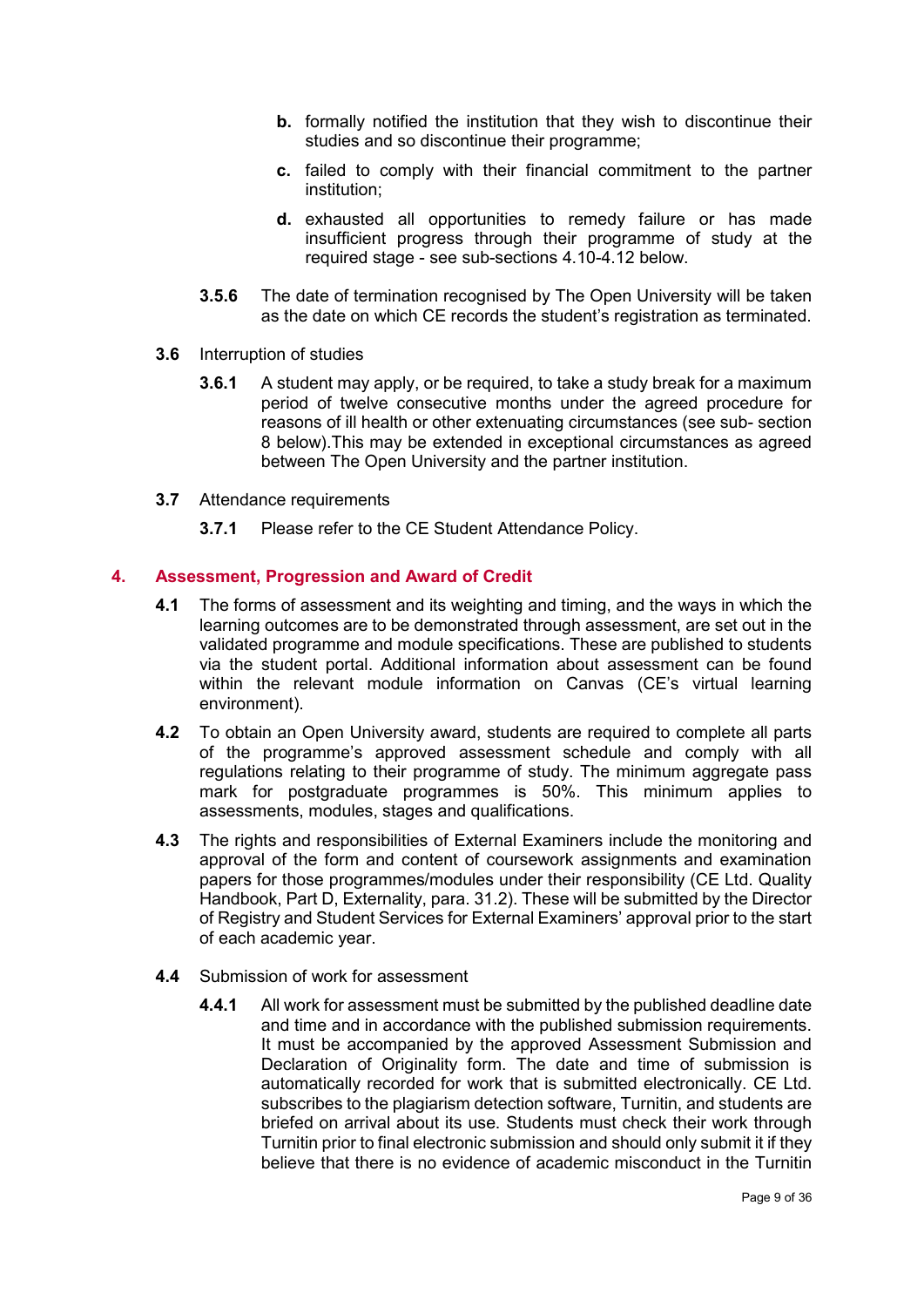report. All written work submitted electronically for assessment automatically goes through Turnitin and academic staff will review Turnitin reports following submission dates.

- **4.4.2** Student requests for extensions to assessment deadlines will not be approved unless made in accordance with the extenuating circumstances procedures (see sub-section 8 below). Where an assessment is submitted late and there are no accepted extenuating circumstances, it will be penalised in line with the following tariff:
	- **a.** Submission within 6 working days: a 10% reduction, deducted from the overall mark for each working day late, down to the 50% pass mark.
	- **b.** Submission that is late by 7 or more working days: submission refused, mark of 0.
- **4.4.3** In the context of submission of work for assessment, "working days" include student vacation periods, but not weekends or public holidays. Penalties for late submission will start accruing as soon as the time of the submission deadline has passed. For example, following a submission date of 17:00 on a Friday, the penalty for late submission will start accruing immediately and one working day will elapse at 17:00 on the following Monday, irrespective of whether or not this falls in term time or student vacation time.
- **4.4.4** Work submitted for a summative assessment component cannot be amended after submission or re-submitted.
- **4.4.5** Students who fail to submit work for assessments or attend examinations shall be deemed to have failed the assessment components concerned and will be marked as 0.
- **4.4.6** Postgraduate assessments are marked on a percentage scale of 0-100:

| % Scale Mark | <b>Performance Standard</b> |
|--------------|-----------------------------|
| $70+$        | <b>Distinction</b>          |
| 60-69        | Merit                       |
| 50-59        | Pass                        |
| $0 - 49$     | Fail                        |

#### **Table 3**

- **4.4.7** The final marks and grades for individual assessment components, modules, and final awards, will be determined after completion of the relevant CE quality assurance processes, i.e. moderation and external examination, as detailed below and in the CE Quality Handbook (Part D, Externality).
- **4.4.8** Where the result of the overall module assessment calculation creates a mark with a single decimal place of 0.5% or greater, this will be rounded up to the next full percentage point (e.g. 69.5% is rounded to 70; 59.5% to 60%; and so on). Where the calculation creates a mark with a single decimal place below 0.5%, this will be rounded down to the next full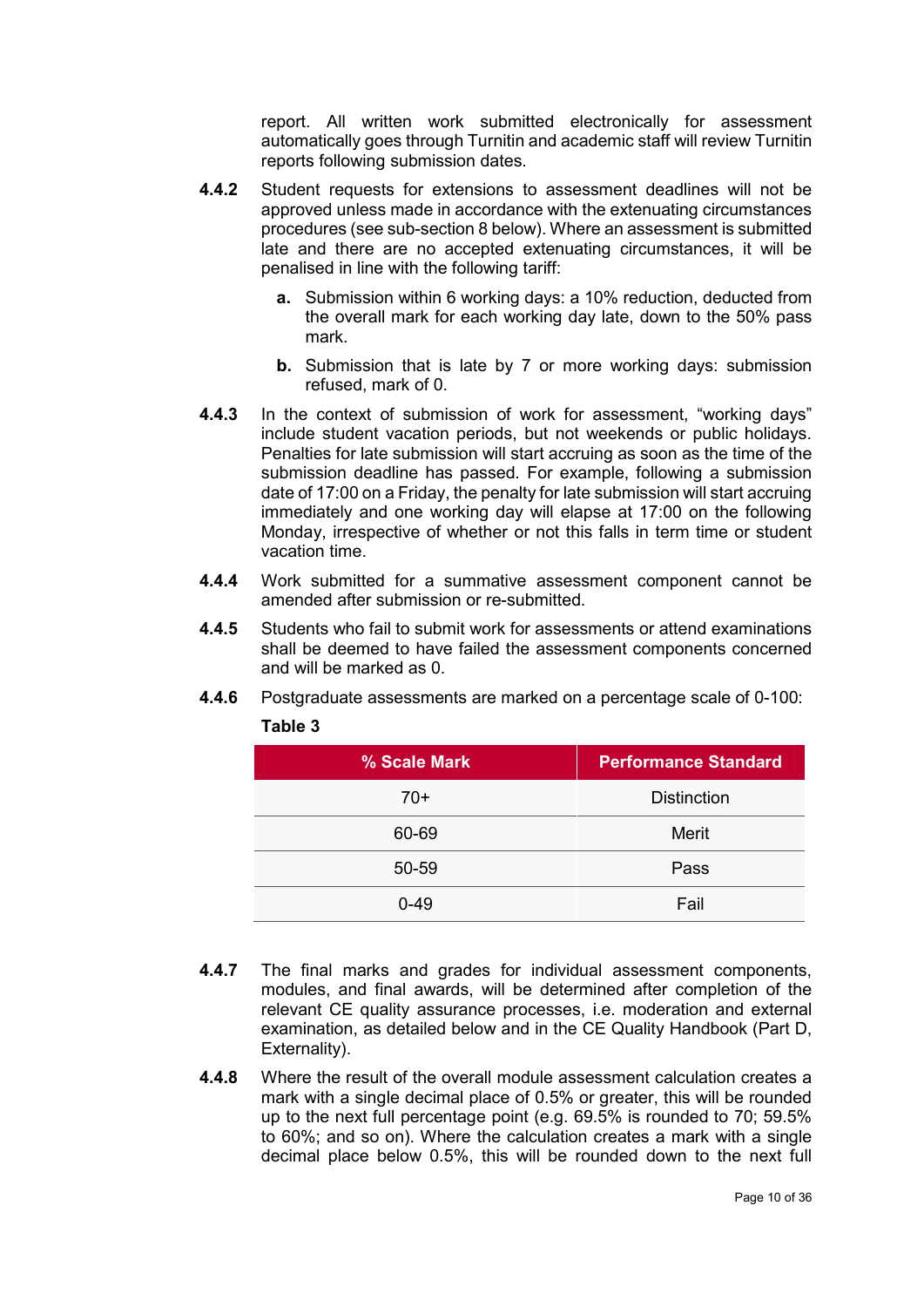percentage point (e.g. 69.4% is rounded to 69%; 59.4% to 59%; and so on). For the purposes of rounding up or down, only the first decimal place is used. Please see also sub-section 4.13 below.

- **4.5** Marking and moderation
	- **4.5.1** CE's principles for student assessment have been aligned to address relevant external reference points including the UK Quality Code for Higher Education.
	- **4.5.2** Marking is a key element of the assessment process underpinning the maintenance of academic standards. Markers exercise their academic judgement in accordance with internal and external reference points. Key internal reference points include the relevant module and programme specifications (including the approved learning outcomes), these Assessment Regulations and Procedures, the Assessment Grade Criteria for postgraduate (level 7) assessments at CE, and CE's UK Quality Code Mapping Exercise 2019.
	- **4.5.3** Specific roles in marking and moderation are fulfilled by the Academic Director and External Examiners. As the senior academic member of staff, the Academic Director has oversight of academic standards and quality. The Academic Director may sample assessments from any stage of a programme to ensure that standards are secure and that marking and moderation are consistent. The External Examiner's remit is to verify that standards are appropriate and secure. In order to do this, External Examiners sample and moderate assessments from all stages of programmes. Following discussion with the Academic Director and programme team, External Examiners may propose adjustments to cohort marks (see below, 4.5.6 Sampling, moderation and adjustment of cohort marks by External Examiners). However, it is not the role of the External Examiner to act as an additional marker.
	- **4.5.4** Marking and moderation intermediate stages
		- **4.5.4.1** All assessments for modules which contribute to the intermediate (i.e. pre-Master's) stages are marked by a primary marker. Following this, the full mark sheet plus a sample of work submitted for each assessment are reviewed by a second member of academic staff (the reviewer) to verify that the assessment grade criteria and the grade scale have been applied fairly and consistently. Each assessment sample will comprise up to 50% of the total work submitted, and will include:
			- **a.** All assessments with fail grades;
			- **b.** A sample of other classifications.
		- **4.5.4.2** Where marks for any piece of work cannot be agreed by the primary marker and the reviewer, the Academic Director will also review the mark sheet and sample.
		- **4.5.4.3** Once agreed, marks are submitted by the module tutor to the student records system by the published deadline.
		- **4.5.4.4** It is important that there is clear evidence that the review of the primary marker's marks has taken place (and the review by the Academic Director where this has been deemed necessary). The tutors reviewing the mark sheet and sample must complete and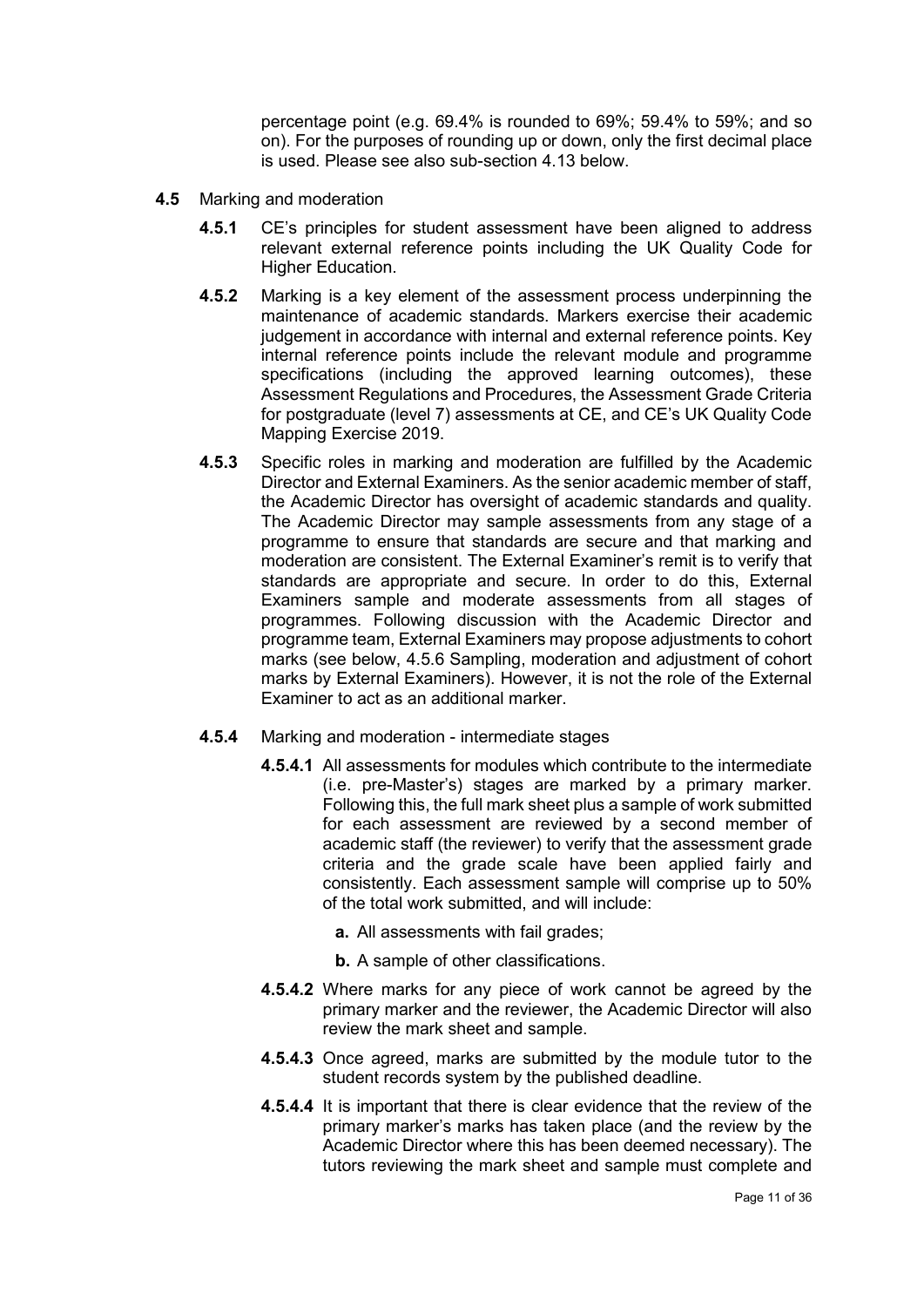sign a record of the sample reviewed. These records are made available to External Examiners. External Examiners sample assessments from all modules from the intermediate stages, to verify that assessment procedures have been followed and that standards are secure. External Examiners have the right to moderate the marks awarded by internal examiners where this is within the CE assessment regulations and does not bias the overall assessment or cause unfairness to individual candidates. Please refer to the CE Quality Handbook (Part D, Externality).

- **4.5.5** Marking and moderation Master's stage (all programmes)
	- **4.5.5.1** At the Master's stage of programmes, blind double or triple marking is undertaken. For blind double or triple marking, each student's work is marked independently by two or three markers as relevant, without the markers first seeing the other marker's/markers' proposed mark or comments. One marker may be external to CE. Programme team members meet as a group to review both/all the marks, agree on final marks, and to verify that the assessment grade criteria and the grade scale have been applied fairly and consistently. A record is kept of both/all marks, the agreed marks, and the rationale for any agreed moderation of marks. Once agreed, marks are submitted by Programme Directors to the student records system by the published deadline.
	- **4.5.5.2** External Examiners are given access to all assessments for Master's stage modules and verify that assessment procedures have been followed and that standards are secure. External Examiners are provided with the comments and proposed marks of both/all markers, together with the mark agreed in the internal moderation process and the rationale for any agreed moderation of marks. External Examiners have the right to moderate the marks awarded by internal examiners where this is within the CE assessment regulations and does not bias the overall assessment or cause unfairness to individual candidates. Please refer to the CE Quality Handbook (Part D, Externality).
- **4.5.6** Sampling, moderation and adjustment of cohort marks by External **Examiners** 
	- **4.5.6.1** External Examiners' sampling of assessments may be undertaken remotely or on-site. External Examiners are required to attend CE at agreed times, normally twice per year, to discuss the outcomes of sampling with the Academic Director, Programme Director and staff, meet with a selection of students, and participate in meetings of the Examinations Board (including pre-Board meetings). For more information on the role of External Examiners, please refer to the Quality Handbook, Part D, Externality.
	- **4.5.6.2** As described in 4.5.4.4 and 4.5.5.2 above, External Examiners sample assessments from all modules to verify that assessment procedures have been followed and that standards are secure. If the marks of a sample cannot initially be verified, External Examiners will consider the work of a wider sample.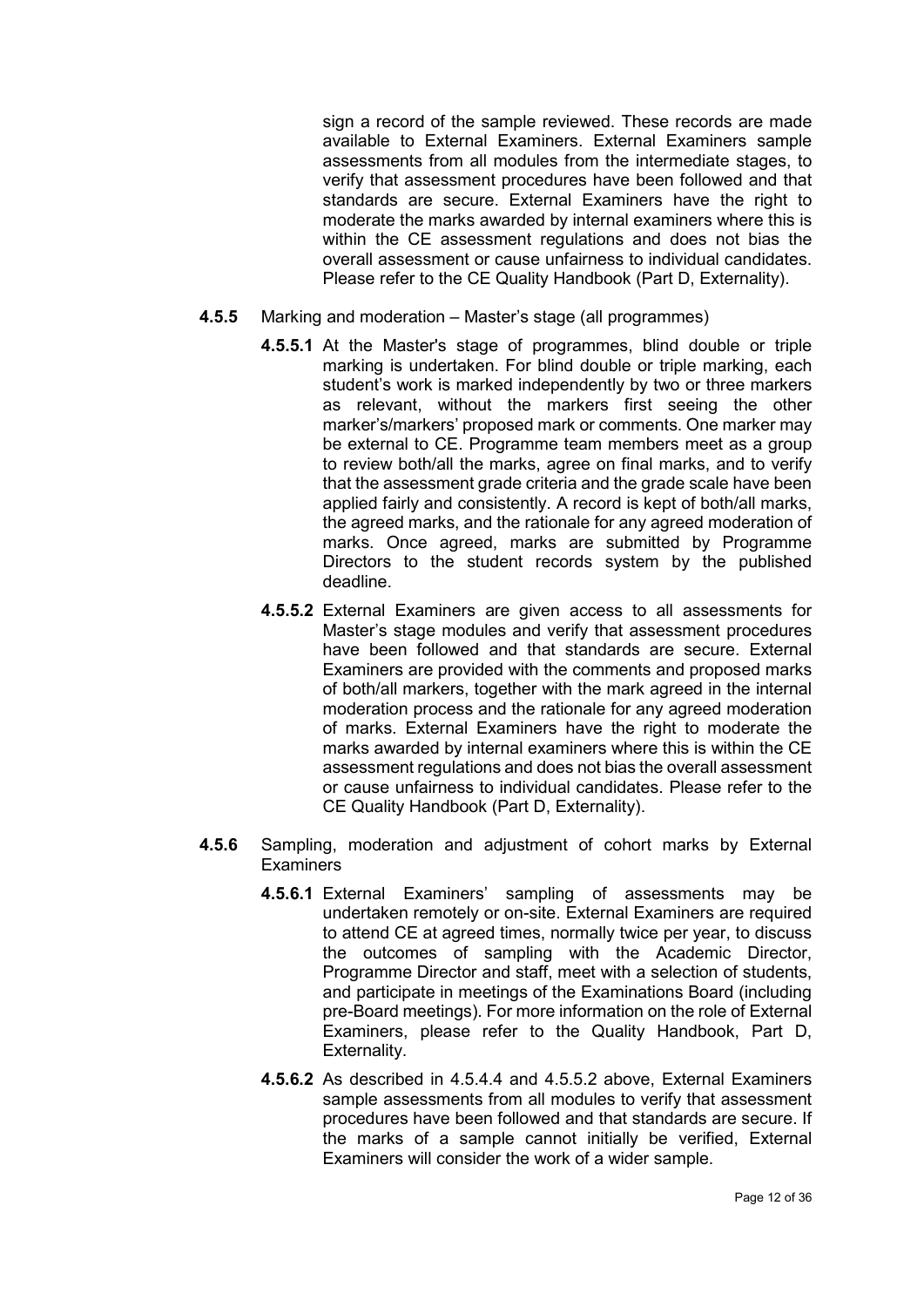- **4.5.6.3** As part of the moderation process, External Examiners may propose the adjustment of cohort marks where they consider the marks to be too high, too low, or where they consider the range of marks to not be appropriate. Adjustment of cohort marks must be proposed and ratified at a meeting of the Examinations Board, and only when the initial sample of marks has been extended to cover those of the whole cohort.
- **4.6** Assessment results and feedback
	- **4.6.1** At all stages of a programme, marks for assessments and modules are notified to students via the student portal. This includes the final (Master's) stage, at the end of which module and programme results and qualification outcomes are determined. It is important to note that, at all stages, marks for all assessments and modules remain provisional until they have been ratified by the Examinations Board, with External Examiners and a representative of The Open University in attendance.
	- **4.6.2** Summative assessment feedback and marks must be provided by academic staff to the Director of Registry and Student Services no later than 10 working days following the submission date for the assessment. The Director of Registry and Student Services ensures that feedback and marks are provided to students via the student portal no later than 12 working days following the submission date. The only exceptions to this are as follows:
		- **a.** When, subject to the approval of the Academic Director, field trips or other activities or events are scheduled;
		- **b.** When students are subject to the processes relating to academic misconduct or poor academic practice, set out in sub-section 7 of these regulations;
		- **c.** Assessments submitted in the final week of a term, when feedback and marks must be provided to the Director of Registry and Student Services no less than two working days before the first day of the subsequent term, and the feedback and marks returned to students via the student portal no later than the end of the first day of the term.
	- **4.6.3** "Working days" is here defined as term-time days only and does not include weekends or public holidays. Dates by which students can expect to receive assessment feedback are provided in the Module Assessment Catalogue for the programme, which is available on Canvas. All assessment feedback must meet the requirements of the CE Assessment Feedback Policy.
- **4.7** Determining module outcomes
	- **4.7.1** The overall module mark and grade shall be determined according to the weightings of the summative assessments as set out in the assessment strategy detailed in the module specification and published in the relevant programme section of Canvas.
	- **4.7.2** To pass a module a student must achieve the requirements of the module as set out in the module specification and published in the relevant programme section of Canvas.
	- **4.7.3** A student who passes a module shall be awarded the credit for that module. Partial credit cannot be awarded. The amount of credit for each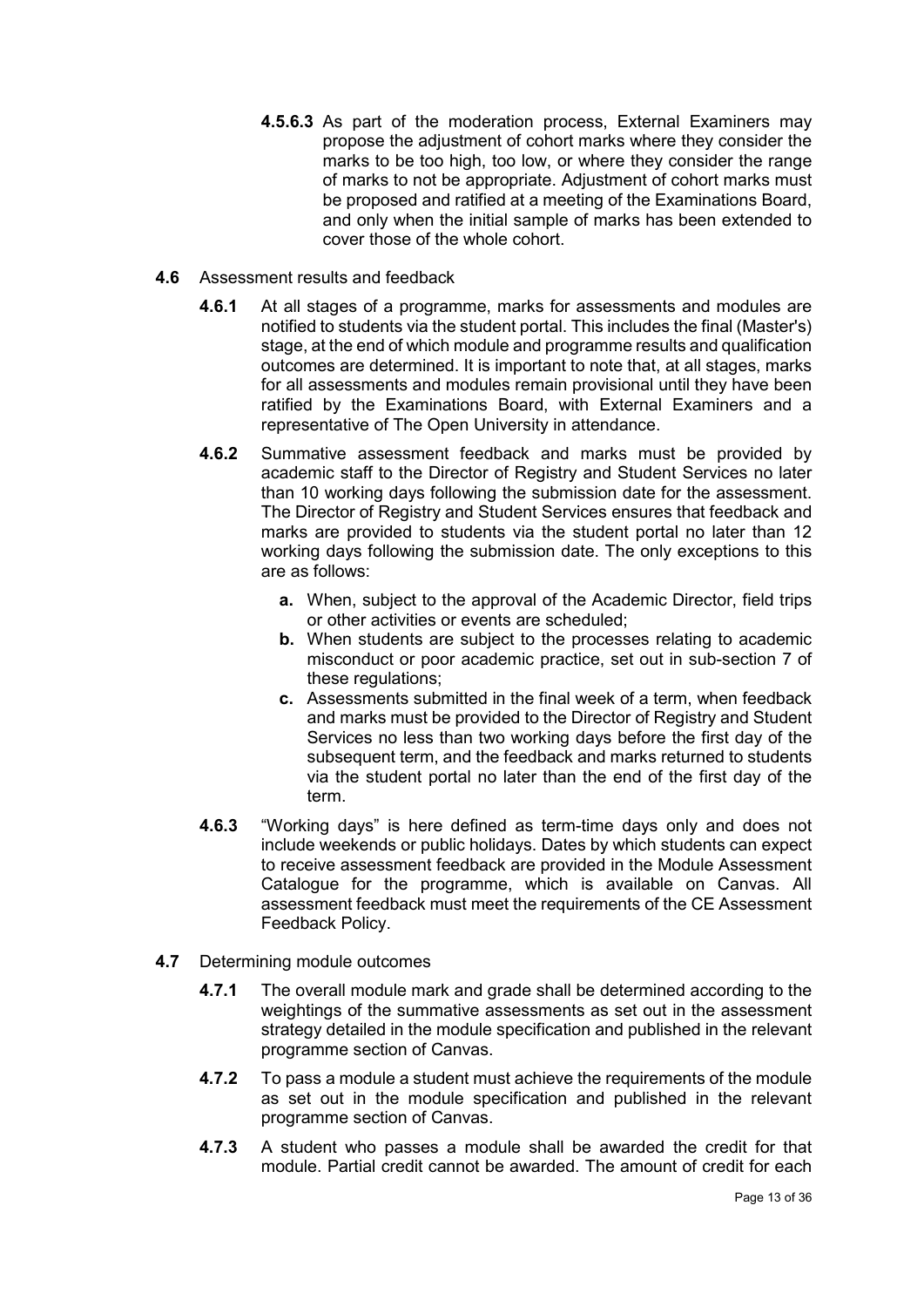module shall be set out in the module and programme specifications and published in the relevant programme section of Canvas.

- **4.8** Provision for viva voce examination
	- **4.8.1** Exceptionally, viva voce examinations may be required by an Examinations Board (with the approval of External Examiners):
		- **a.** to confirm the progression/result status of a student;
		- **b.** to determine the result status of unusual or borderline cases:
		- **c.** when there is conflicting evidence from the various assessment components;
		- **d.** as an alternative or additional assessment in cases where poor performance in assessment is the result of exceptional circumstances verified through due processes.
- **4.9** Determining progression and qualification outcomes
	- **4.9.1** The requirements for progression through the programme, and the elements identified as compulsory or optional, are set out in the programme specification and approved in the programme validation process. Programmes may require students to complete prerequisite or co-requisite modules.
	- **4.9.2** In order to complete and pass a stage of a postgraduate programme (i.e. the intermediate stages and/or the final Master's stage), a student must normally achieve the total number of credits set out in the programme specification, or must have been exempted through one of the following:
		- **a.** Compensation for marginal failure (see sub-section 4.11 below)
		- **b.** Recognition of Prior Learning (see sub-section 5 below)
		- **c.** Extenuating circumstances (see sub-section 8 below)
	- **4.9.3** The credit value of each module which contributes to a stage of study determines its weighting in the aggregation of credit for that stage.
	- **4.9.4** Where a student fails a module, the following may apply in the first instance:
		- **a.** Resit (see sub-section 4.10 below) a second attempt of an assessment component within a module, following failure at first attempt
		- **b.** Compensation for marginal failure (see sub-section 4.11 below) the award of credit by the Examinations Board for a failed module(s) on account of good performance in other modules at the same credit level where the learning outcomes have been met.
		- **c.** Retake of study (see sub-section 4.12 below) a second attempt of all assessment components within a module following failure at the first or resit attempt. Retake of the failed component(s) may require the student to participate in classes to prepare them for the second attempt. This will be confirmed by the Examinations Board.
- **4.10** Resit provision
	- **4.10.1** "Resit" is the mechanism by which a student may be granted one further opportunity to be assessed in a module following initial failure. It is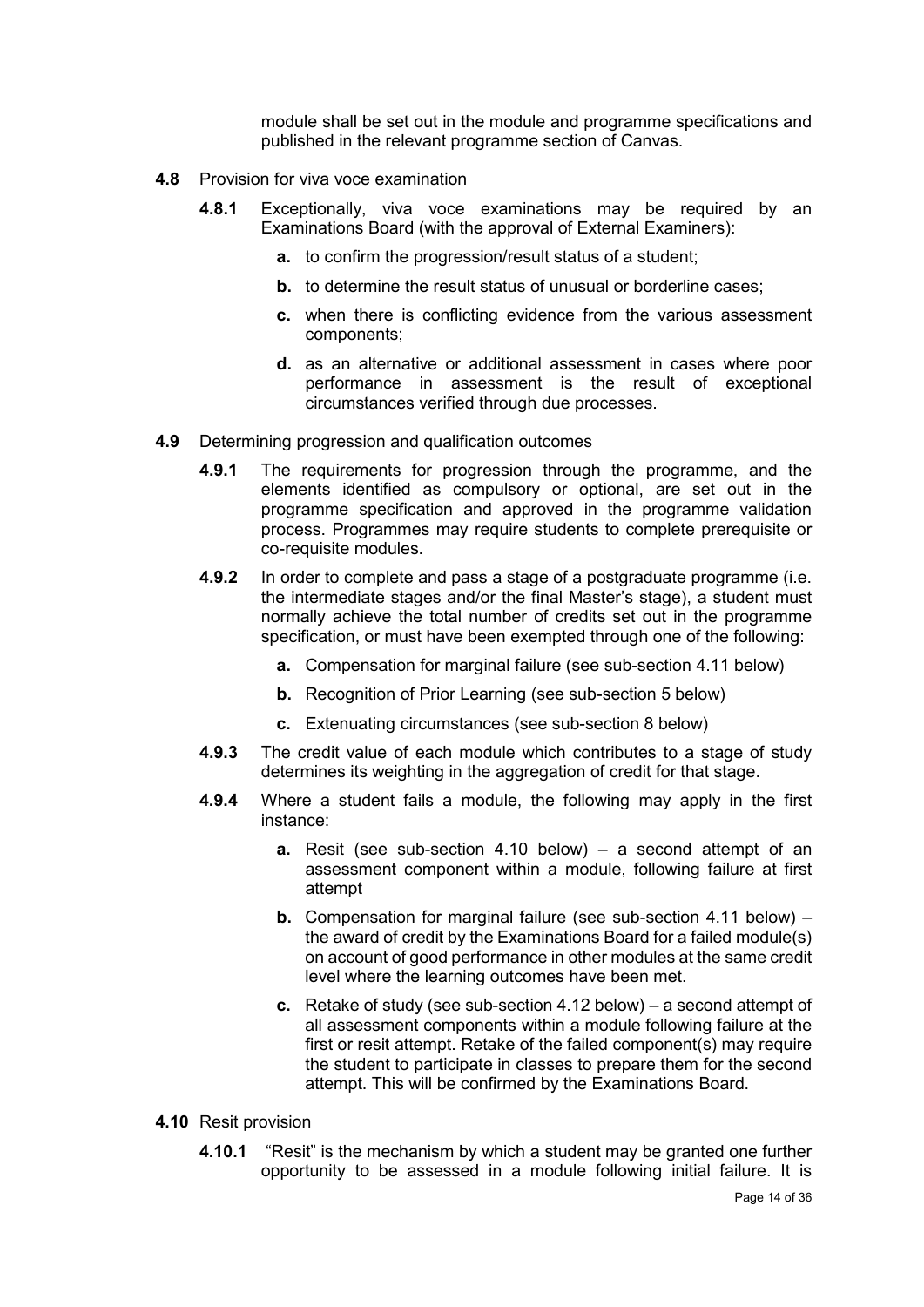normally offered to students only when conditions a-e below are met; however, please refer also to 4.10.2 - 4.10.3. Resit is available for modules at all stages including Master's stage:

- **a.** A student may resit the failed assessment component of a module only once. Where there are extenuating circumstances (sub-section 8 below), the Examinations Board has discretion to decide whether a further assessment opportunity shall be permitted, unless explicitly prohibited in the approved rules for the programme, as approved in the validation process and programme specification.
- **b.** A student who does not complete the resit by the date specified shall not progress on the programme, except in cases where the process for allowing extenuating circumstances has been followed.
- **c.** Resits can only take place after the meeting of the Examinations Board or following agreement by the Chair of the Examinations Board and the relevant External Examiner.
- **d.** A student who successfully completes any required resits within a module shall be awarded the credit for the module and the result for the individual assessment component shall be capped at the minimum pass mark for the module.
- **e.** A student shall not be permitted to be reassessed by resit in any module that has received a pass mark, or in a component that has received a mark of 50% or above.
- **f.** The resit will normally be carried out by the same combination of written examination, coursework etc. as in the first attempt.
- **4.10.2** The Examinations Board may, at its discretion, make such special arrangements as it deems appropriate in cases where it is not practicable for students to be reassessed in the same elements and by the same methods as at the first attempt. However, where a validated programme is discontinued, provision has to be made to ensure fair assessment opportunities for all students who have been enrolled.
- **4.10.3** It may not be possible for students to resit certain types of assessment. A non-exhaustive list of such assessments includes: object status acquisition or curatorial reports; cataloguing assessments; certain written examinations including those in which objects used in the original examination are no longer available; and assessments of group work. In such circumstances, an alternative assessment will be devised which enables the student to demonstrate fulfilment of the relevant learning outcomes. Alternative assessments must be approved by the relevant External Examiner.
- **4.11** Compensation for marginal failure
	- **4.11.1** "Compensation" refers to the award of credit, at the relevant level of study, for a failed module(s), on account of good performance in other modules. Compensation may only be applied by an Examinations Board. Unless otherwise stated in the approved programme specification, compensation may only be applied in taught postgraduate programmes when the following conditions are met:
		- **a.** Compensation is not permitted for modules within awards of less than 120 credits in total; for the avoidance of doubt, this means that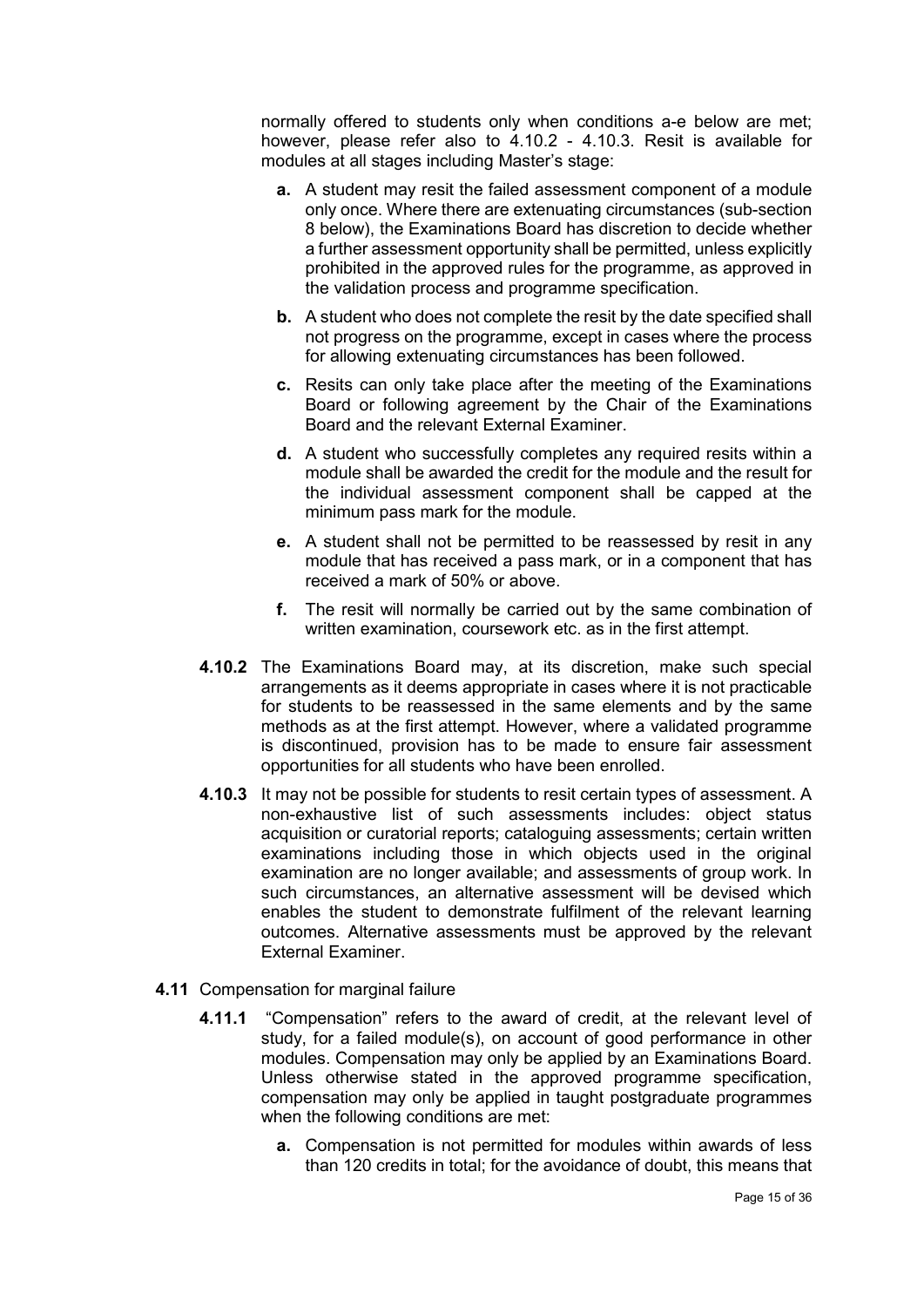it is not permitted for modules contributing to the exit award of Postgraduate Certificate.

- **b.** Compensation is not permitted for any core project/dissertation module, as defined in the programme specification; for the avoidance of doubt, this means that it is not permitted for any Master's stage module, as defined in the programme specification.
- **c.** Compensation is not permitted for non-submissions.
- **d.** No more than 20 credits, or one sixth of the total credits, whichever is the greater, can be compensated from the 120 credits which comprise the Postgraduate Diploma stage of a programme.
- **e.** Where compensation is under consideration by the Examinations Board, it must be confirmed that the learning outcomes of the qualification level, as defined in the programme specification, have been satisfied.
- **f.** It must also be confirmed that, taking account of the marks for other assessment requirements for the module, a minimum mark of 45% has been achieved in the module to be compensated.
- **g.** In the calculation of the final aggregated mark for the award, a minimum aggregate mark of 50% must be achieved after the compensated module mark has been taken into account, in order to qualify the student for compensation.
- **4.11.2** A student who receives a compensated pass in a module shall be awarded the credit for the module. The original assessment component mark(s) (i.e. below the pass mark) shall be retained in the record of marks and used in the calculation of the aggregate mark for the stage or qualification.
- **4.12** Options for the retake of study

If, having exhausted all permitted compensation, resit and retake opportunities, a student is still unable to pass, the Examinations Board may, at its discretion, permit one of the following retake options. Retake is available for modules at all stages including Master's stage.

- **4.12.1** Partial retake as a fully registered student:
	- **a.** The student is not permitted to progress to the next stage of the programme but must retake the failed module(s) and/or component(s) in full during the following academic year;
	- **b.** The student has full access to all facilities and support for the modules and/or components being retaken;
	- **c.** The marks that can be achieved for the modules and/or components being retaken will be capped at the module and/or component pass marks;
	- **d.** The student retains the marks for the modules and/or components already passed;
	- **e.** No further resit opportunities are permitted.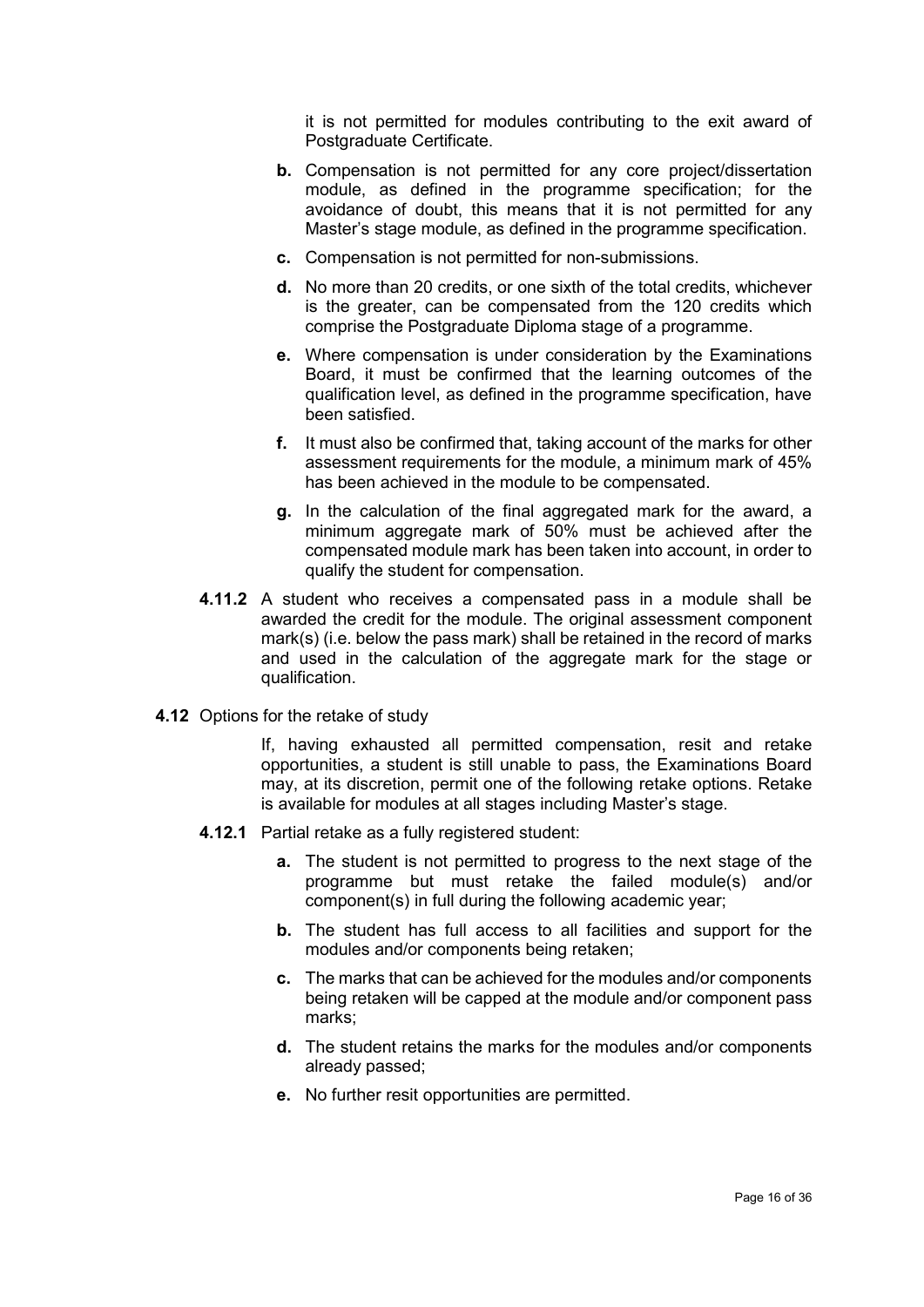- **4.12.2** Partial retake for assessment only:
	- **a.** As in 4.12.2 except that access to facilities and support will be limited to certain learning resources for the module(s) and/or component(s) being retaken. Participation will only be allowed for relevant revision sessions and assessments.
	- **b.** Where a student is required to complete a partial retake for assessment only, but faces visa or other issues which may militate against the satisfactory completion of such a retake, it may be feasible for the student to undertake the partial retake through remote directed study with tutorial support via telephone, email, Skype etc. This will depend on the amount of the module(s) and/or component(s) which need to be retaken, and it is only permissible where the student is able to demonstrate that they have access to sufficient resources to enable satisfactory completion of the outstanding assessment(s). The Examinations Board will exercise its discretion in determining whether a partial retake of study may be completed via remote directed study. In determining whether a partial retake of study may be completed in this way, the decision of the Examinations Board will be final.
- **4.12.3** Full retake:
	- **a.** This is only permitted where the student has extenuating circumstances (sub-section 8 below);
	- **b.** The student does not progress to the next stage of the programme but instead repeats all the modules in the current stage during the following academic year;
	- **c.** The student has full access to all facilities and support;
	- **d.** The marks that can be achieved are not capped, and the student is normally entitled to the resit opportunities available. However, a student is not able to carry forward any credit from previous attempts at the stage.
- **4.12.4** Where compensation, resit and retake opportunities have been exhausted, the Examinations Board may recommend a student for an exit award as defined in sub-section 4.14 below.
- **4.12.5** With the approval of the Examinations Board, students may be eligible to progress to a higher stage of a programme without having completed the requisite 120 points of the lower stage. Students may exceptionally be allowed to do so if any of the following conditions are met:
	- **a.** A minimum of 80 points at the lower level have been successfully completed including passes in all designated core modules;
	- **b.** All requirements for academic prerequisites for the higher level modules are met;
	- **c.** The Examinations Board have approved progression following a successful application for extenuating circumstances, and results are still pending in the student's profile.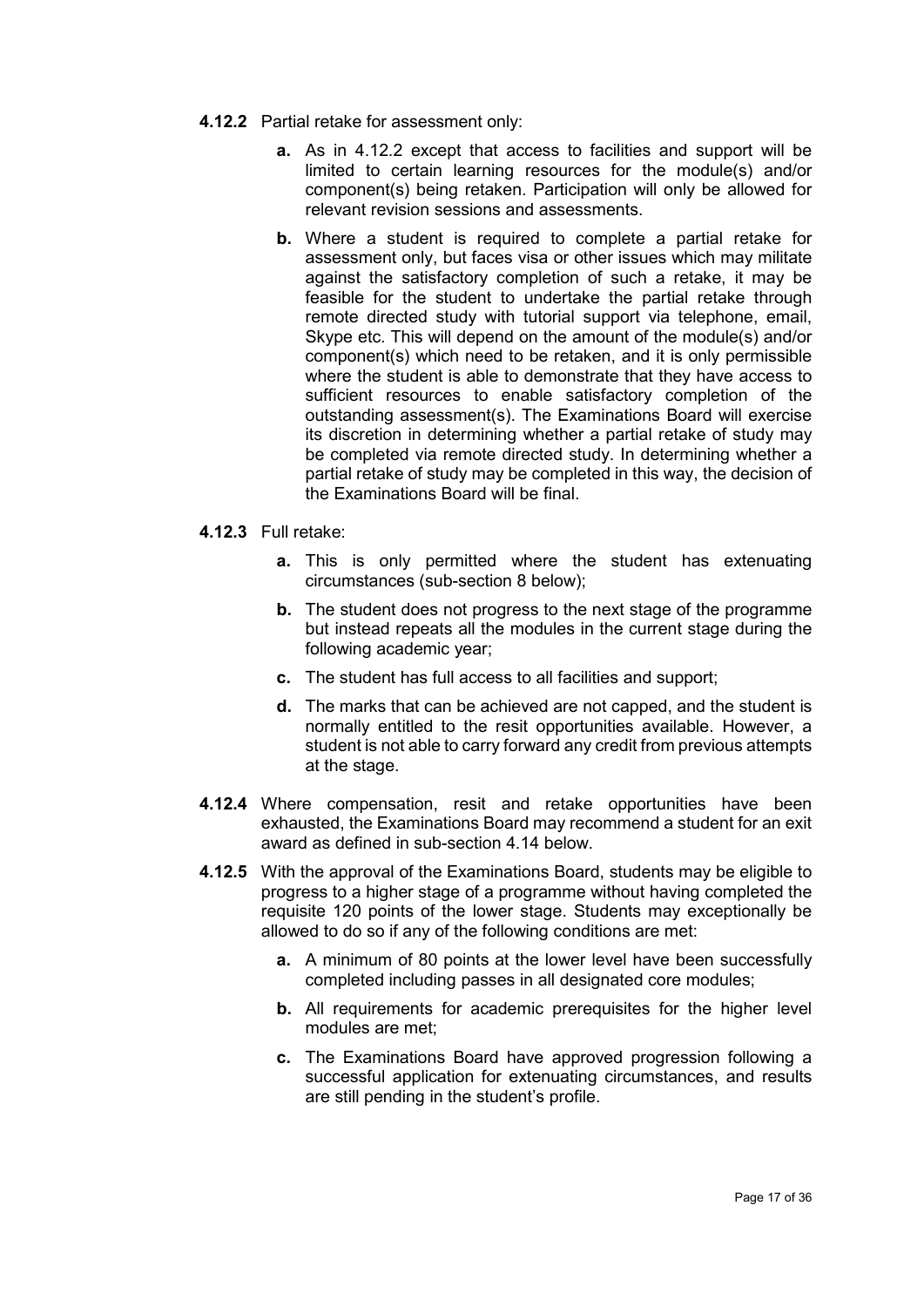- **4.13** Grading and Classification of Postgraduate Awards
	- **4.13.1** Validated taught awards consisting of at least 120 credits at FHEQ level 4 or above (including Masters' degrees and Postgraduate Diplomas, but not Postgraduate Certificates) may be awarded with Merit or Distinction.
		- **a.** For the award of Master's or Postgraduate Diploma with Distinction, the overall aggregate mark will be 70% or above.
		- **b.** For the award of Master's or Postgraduate Diploma with Merit, the overall aggregate mark will be 60% - 69%.
		- **c.** For the award of Master's or Postgraduate Diploma Pass, the overall aggregate mark will be 50-59%.
	- **4.13.2** Unless the requirements of a Professional, Statutory and Regulatory Body (PSRB) state otherwise, the calculation of the final mark which determines Masters' and Postgraduate Diploma awards is based on the aggregation of the marks for each module within the programme, weighted according to the number of credits for each module as set out in the programme specification.
	- **4.13.3** Where the final result of the award classification calculation creates a mark with a single decimal place of 0.5% or greater, this will be rounded up to the next full percentage point (e.g. 63.6% is rounded to 64%; 57.8% to 58%; and so on). Where the calculation creates a mark with a single decimal place below 0.5%, this will be rounded down to the next full percentage point (e.g. 69.4% is rounded to 69%; 57.4% to 57%; and so on). For the purposes of rounding up or down, only the first decimal place is used.
	- **4.13.4** Final aggregate marks between 59.5% and 59.9% or 69.5% and 69.9% are defined as being on the borderline between final grade classifications. When a final aggregate mark is between either 59.5% and 59.9%, or 69.5% and 69.9%, it will be automatically rounded up to the next full percentage place, as shown in Table 4 below. For the avoidance of doubt, there is no automatic rounding up from 49.5% to the Pass mark of 50%.

| <b>able</b><br>4 |
|------------------|
|------------------|

| Aggregate mark    | Mark when rounded |
|-------------------|-------------------|
| $59.5\% - 59.9\%$ | 60% - Merit       |
| $69.5\% - 69.9\%$ | 70% - Distinction |

#### **4.14** Exit awards

- **4.14.1** CE programmes make provision for exit awards at intermediate stages, for which clear learning outcomes are stated and laid out in the validated programme specifications. Exit awards are awarded with a Pass grade; they are not awarded with Merit or Distinction grades.
- **4.14.2** Where a student leaves CE with an exit award they may reapply at a later date to upgrade to a higher award on the same programme, if it is still offered by CE.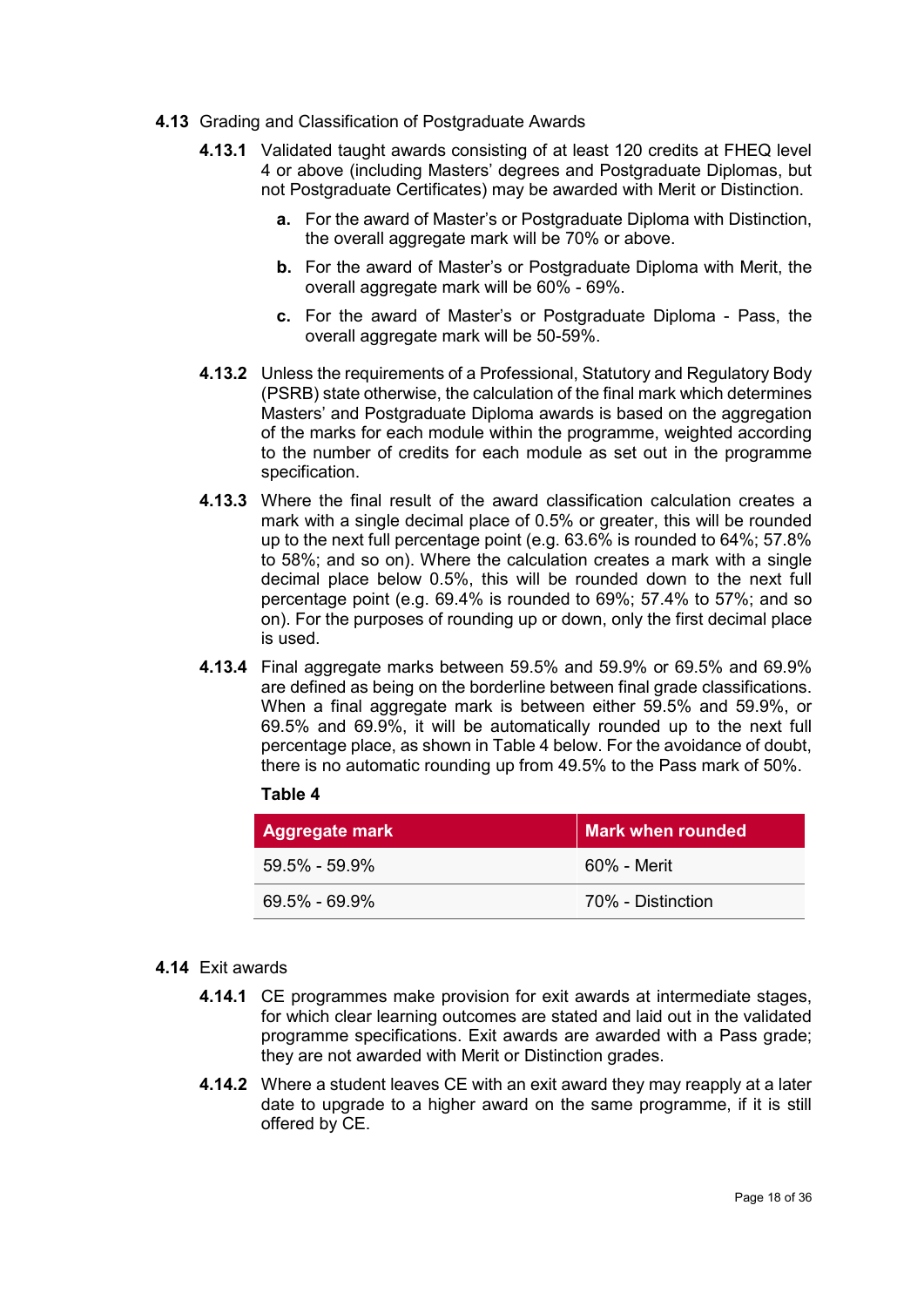- **4.14.3** A student who has withdrawn from a programme or has exhausted all assessment attempts (as outlined in sub-sections 4.10, 4.11 and 4.12 above) will automatically be considered for an exit award where sufficient credit has been accrued.
- **4.15** Posthumous and Aegrotat awards
	- **4.15.1** Should a student be prevented by illness, or other circumstances, from completing the final assessed component of the programme, the Examinations Board, having considered the relevant evidence (including medical certification) may make a recommendation that an Aegrotat award be made. Such exceptions are limited to students who are permanently unable to continue their studies and are registered for the final module that would complete a qualification, and have been assessed on at least part of the module. The Board must be satisfied that the student's prior performance shows beyond reasonable doubt that they would have passed but for the illness, or other circumstances.
	- **4.15.2** Posthumous awards are permitted for all programmes. The classification for such awards is based on past performance and aligned to the closest exit award (which may include a classification). Posthumous awards must be recommended to The Open University's Module Results Approval and Qualifications Classification Panel (MRAQCP) for approval.

# <span id="page-20-0"></span>**5. Recognition of Prior Learning (RPL)**

- **5.1** CE's approach to RPL is guided by section 22 of the University Regulations and with reference to the UK Quality Code for Higher Education.
- **5.2** Admission with RPL
	- **5.2.1** Students who do not have the normal stated entry requirements may be admitted to a programme on the basis of prior certificated learning and/or prior experiential learning.
	- **5.2.2** Admission via prior certificated learning (RPCL)

A candidate may be admitted to a programme where they can demonstrate that their previous formal learning is broadly equivalent (in terms of content, volume and level) to that achieved at the level(s) normally required for entry to the programme. In order for RPL to be accepted for admission to a programme of study through certificated study it must have been subject to valid and reliable assessment.

**5.2.3** Admission via prior experiential learning (RPEL)

A candidate may be admitted to a programme where prior experiential learning is broadly equivalent to the quantity and level of learning that would otherwise have been assessed for normal entry requirements. Any judgement on RPL will refer to the aims and learning outcomes of the programme or its component modules or the normal admission requirements. The experience for which recognition is being sought must be demonstrably relevant to skills normally required for admission as well as being of an appropriate quantity and level.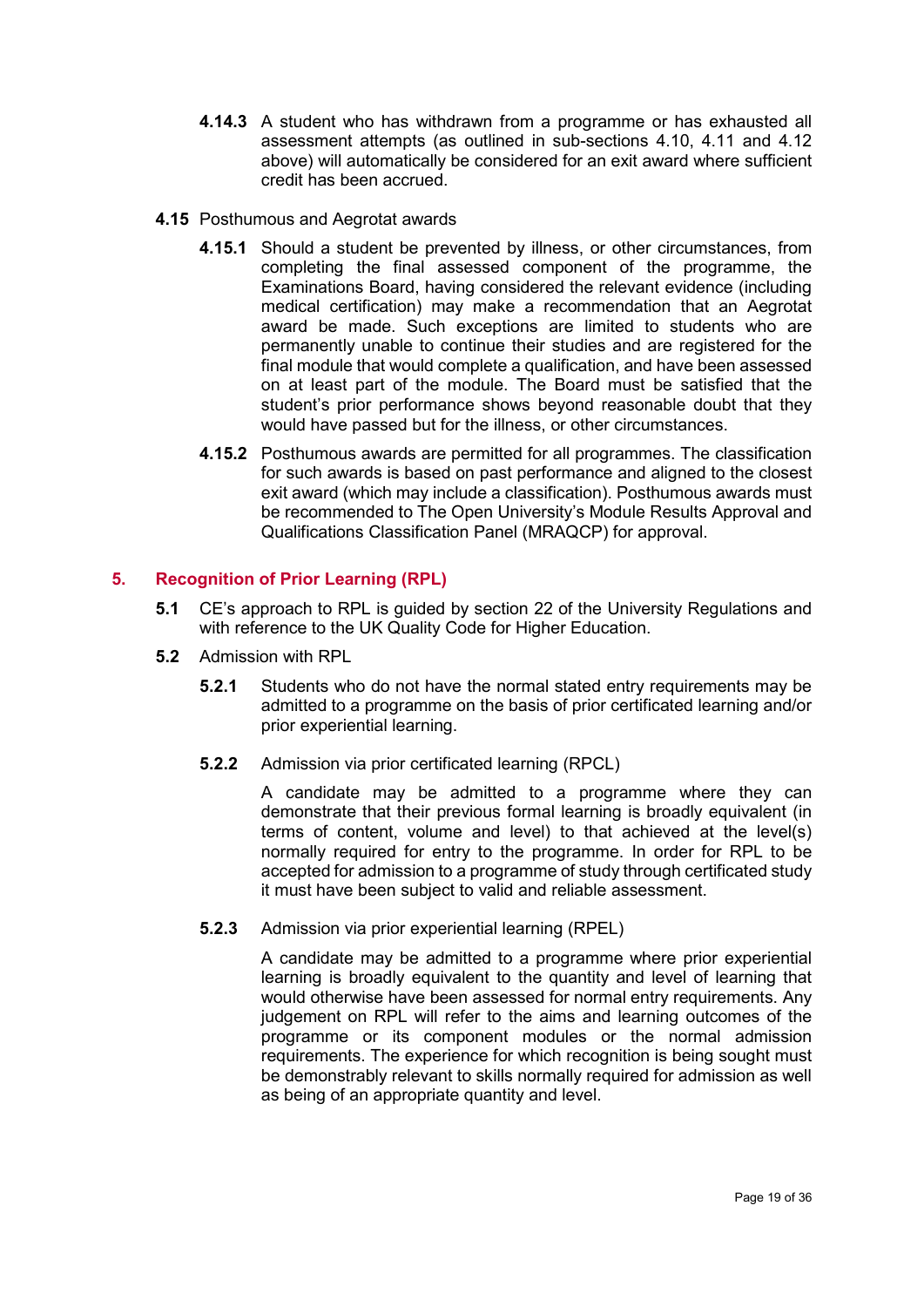- **5.2.4** A student admitted on the basis of uncertificated learning and experience or through prior certified learning is otherwise subject to standard principles of admission.
- **5.3** Admission part way through a programme through RPL
	- **5.3.1** Students who are able to demonstrate that they have already fulfilled some of the learning outcomes of the programme (for example, via prior certificated learning and/or prior experiential learning), and will be able, by completing the remaining requirements, to fulfil the learning outcomes of the programme, may be admitted with advanced standing, thus exempting them from some modules or stages of the programme. Students granted entry by advanced standing (direct entry) are not granted OU credit for their prior learning.
	- **5.3.2** Prior certificated learning

Candidates who can provide evidence that they have previously undertaken prior and relevant certificated learning may apply for RPL to gain admission part way through a programme. To be eligible for consideration for the award of credit, candidates must submit certification, which demonstrates success in a final assessment for all or part of the programme, as well as information on the previous programme's content and learning.

**5.3.3** Prior learning through experiential learning

A candidate may be admitted part way through a degree programme where claimed prior experiential learning is broadly equivalent to the quantity and level of learning of the relevant part of the degree programme. Any judgement on RPL will refer to the aims and learning outcomes of the degree programme or its component modules, or the normal admission requirements. The experience for which recognition is being sought must be demonstrably relevant to some or all of the skills normally required for admission as well as being of an appropriate quantity and level. The minimum number of years of experience that an applicant must be able to demonstrate for entry through RPEL will be determined on a case-by-case basis by the Academic Director and the relevant Programme Director, taking account of the quantity and level of learning of the part of the programme for which RPEL is being claimed.

- **5.4** Gaining exemption through RPL
	- **5.4.1** RPL can be used to gain exemption from module(s) if a student has already had experience similar to that of any of the modules from the relevant programme. Evidence must be supplied to demonstrate that the previous learning correlates with the learning outcomes of the module(s).
	- **5.4.2** Prior learning through certificated study

Candidates must provide evidence that they have undertaken prior certificated learning completed through an earlier programme of study. To be eligible for consideration for the award of credit, candidates must submit certification which demonstrates success in a final assessment for that programme or part thereof, as well as information on the content of the previous programme.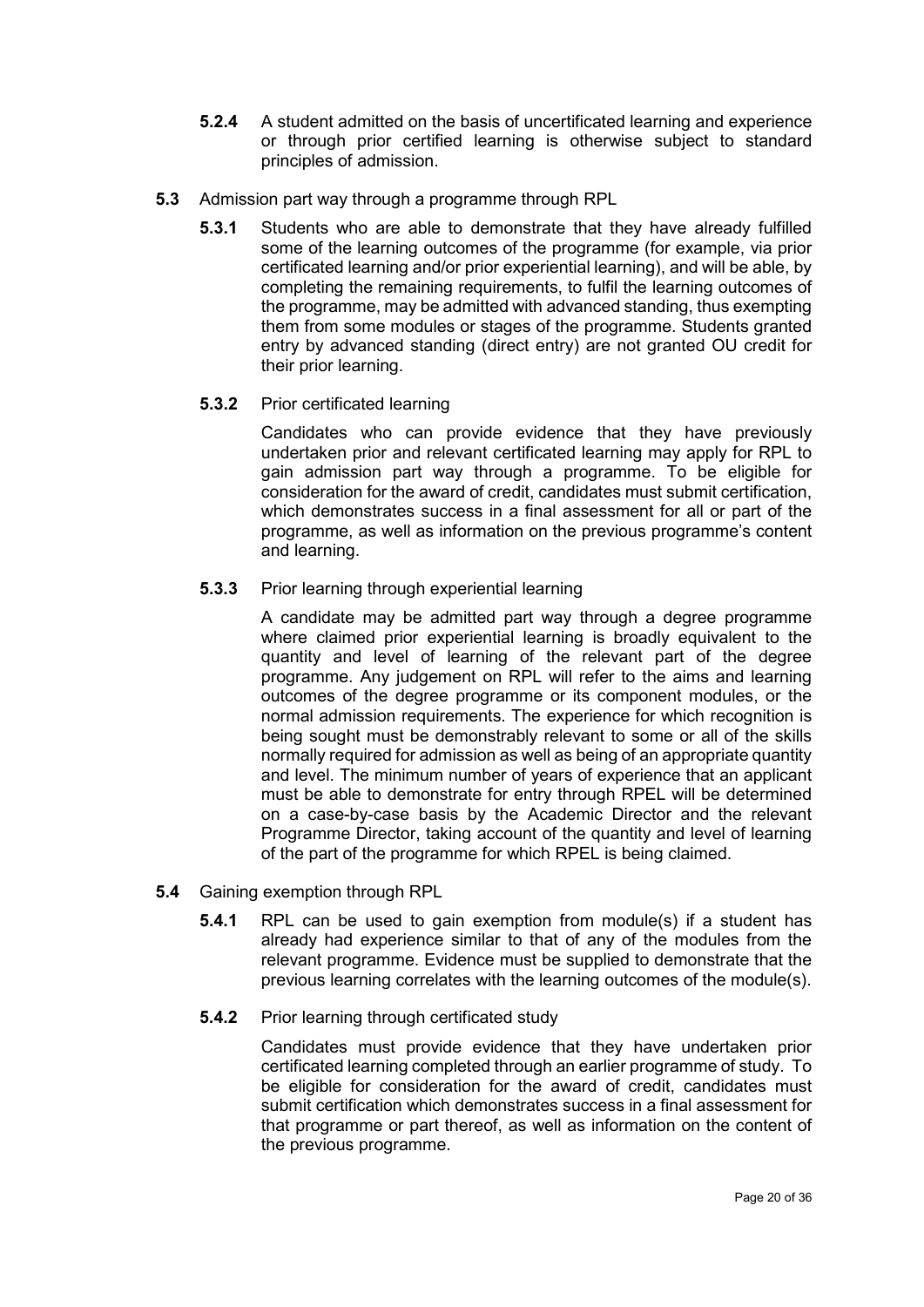**5.4.3** Prior learning through experiential learning

Academic credit cannot be awarded for experience alone, but for relevant learning which can be demonstrated to have been achieved through that experience. Candidates are required to provide a portfolio of evidence relevant to the area of study, demonstrating the equivalent learning and mapped against the relevant module learning outcomes.

- **5.5** RPL and award of credit
	- **5.5.1** On full Master's degrees, a student may be awarded up to two thirds of the total credit requirements for the award (i.e. 120 credits) through the processes for RPL (certified, experiential or uncertified). The normal maximum for sub-awards or exit awards is 50% (i.e. 30 credits for a Postgraduate Certificate or 60 credits for a Postgraduate Diploma). See Table 5 below. The minimum RPL credit claim that will be considered is 10 credits.

| <b>Award title</b>                                          | <b>Total credit for</b><br>the award | <b>Maximum RPL</b><br>credit for award |
|-------------------------------------------------------------|--------------------------------------|----------------------------------------|
| Postgraduate Certificate<br>[offered as an exit award only] | 60                                   | 30                                     |
| Postgraduate Diploma<br>[offered as an exit award only]     | 120                                  | 60                                     |
| Master's degree - MA, MSc                                   | 180                                  | 120                                    |

#### **Table 5: Maximum RPL credit for award**

- **5.5.2** Recognition for prior learning (certified, experiential or uncertified) is not permitted for the thesis/dissertation module on a PG programme. For the avoidance of doubt, this means that it is not permitted for any Master'sstage module, as defined in the programme specification.
- **5.5.3** In order for an applicant to be admitted to a programme on the basis of prior certificated learning and/or prior experiential learning, CE must be satisfied that the applicant:
	- **a.** has fulfilled some of the progression and assessment requirements of the programme by means other than attendance on the planned programme, and;
	- **b.** will be able by completing the remaining requirements to fulfil the learning outcomes of the programme and attain the standard required for the award.
- **5.5.4** The following will apply for applications for RPL credit for prior study that includes credit for RPCL or RPEL that has been awarded by an external inst itution:
	- **a.** RPCL: Evidence of the previous learning for which the credit had been awarded must be provided (certificate and transcript) in order for CE to make an assessment of this.
	- **b.** RPEL: If credit has already been awarded by a recognised HEI, CE would consider this part of the applicant's claim for RPL.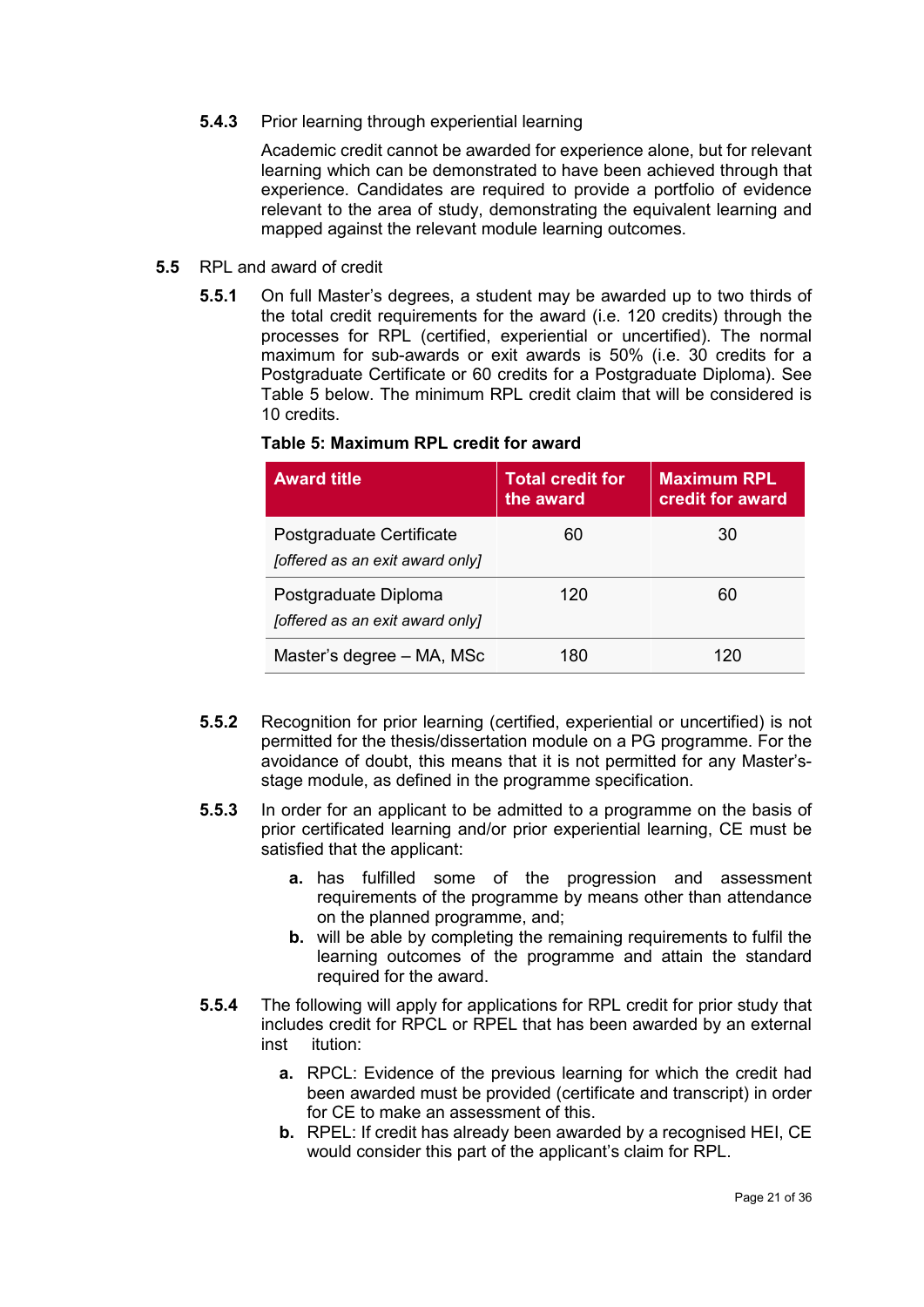- **5.5.5** All RPL credit granted will be reported through and confirmed by the relevant Examination Boards.
- **5.5.6** Marks associated with credit acquired through RPL will not be used in the calculation of classification of the final award.
- **5.5.7** Credit will be eligible for transfer for a maximum of 5 years.
- **5.5.8** Decision-making responsibility for RPL rests with the Academic Director as chair of the CE Examinations Board. Appeals and complaints regarding RPL claims and decisions follow the CE procedures for Admissions Appeals and Admissions Complaints.

#### <span id="page-23-0"></span>**6. Study Abroad**

- **6.1** The provisions in this sub-section apply where CE has established a formal written agreement with an overseas institution to facilitate international learning experiences for its students.
- **6.2** As part of their CE programme, students on full-time postgraduate degrees may undertake up to 60 credits of study abroad, at approved institutions and on approved equivalent programmes of study. The modules or components of study to be followed on a Study Abroad opportunity, including the number and level of credits, must be clearly articulated in a Learning Agreement between the student and CE.
- **6.3** Acceptance on a Study Abroad programme depends on the successful prior completion of 60 credits of the CE programme. If the student has pending resit or retake requirements before the Study Abroad opportunity, they may not be eligible to participate in the Study Abroad programme.
- **6.4** The modules or components set out in the Learning Agreement must be passed by the student. The Examinations Board will consider failure in line with the requirements set out in sub-section 4 above (Assessment, Progression and Award of Credit) and sub-section 8 below (Extenuating Circumstances).
- **6.5** Credit will only be recognised for modules or components that have been passed and for which a transcript of results provided by the partner institution. These credits form part of the credit requirement for an award. The grades achieved for these modules will not be converted into CE equivalents and will not be used in the determination of the final degree classification. The degree classification will be awarded only on the basis of work completed whilst at CE.

# <span id="page-23-1"></span>**7. Academic Misconduct**

- **7.1** Section E of The Open University Regulations describes The Open University's policy on academic misconduct, which it defines as "any improper activity or behaviour by a student which may give that student, or another student, an unpermitted academic advantage in a summative assessment." Any penalties arising from academic misconduct will be levied in line with the AMBeR Tariff. The following policy and procedures distinguish between poor academic practice, which may result from a student's inexperience or lack of knowledge of academic conventions, and forms of academic misconduct, including plagiarism. Poor academic practice is not subject to the AMBeR Tariff.
- **7.2** Academic staff should discuss all instances of suspected academic misconduct with the relevant Programme Director.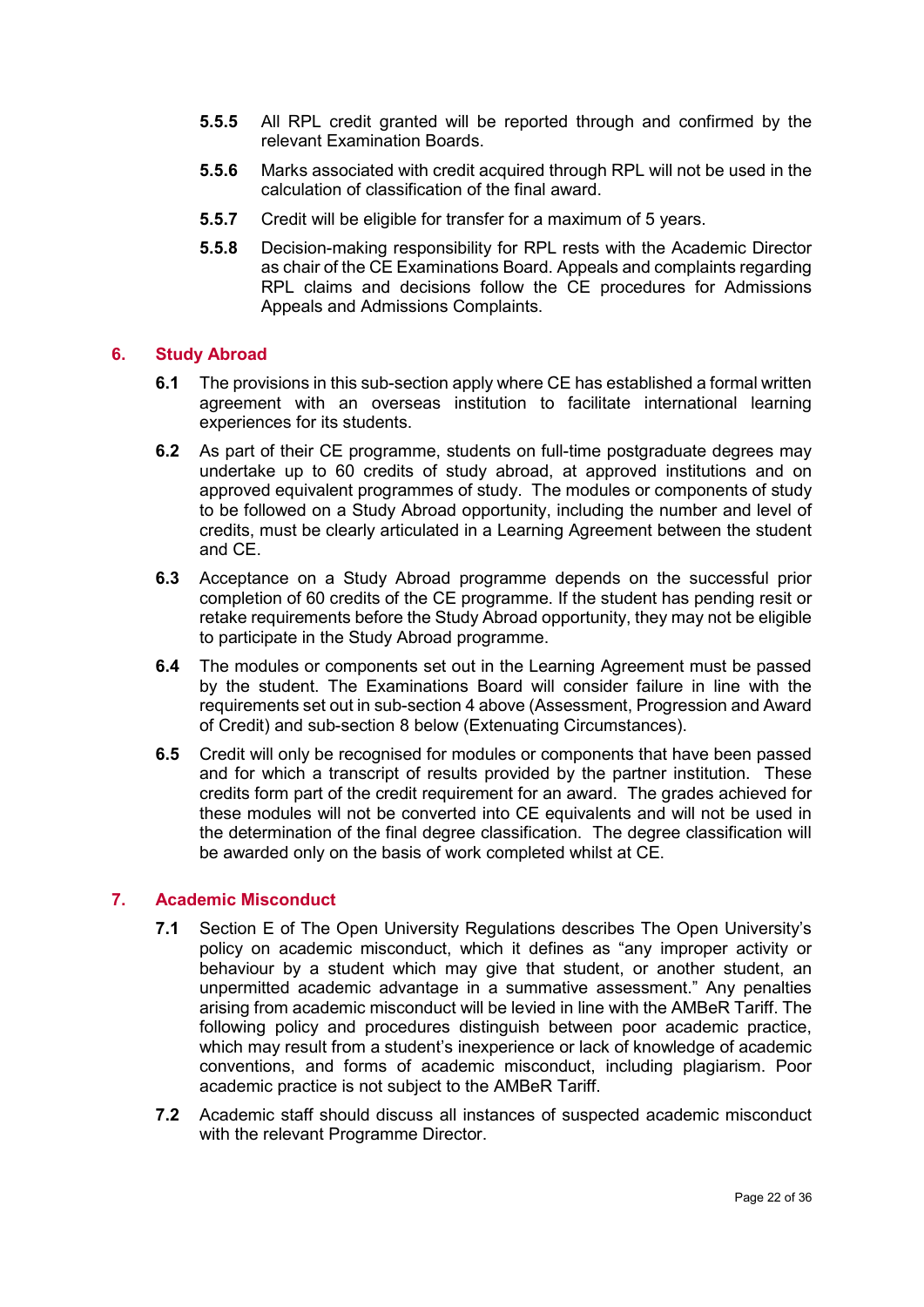- **7.3** As stated in sub-section 4.4 (Submission of work for assessment), para. 4.4.1, all work for assessment must be submitted by the published deadline date and time and in accordance with the published submission requirements. It must be accompanied by the approved Assessment Submission and Declaration of Originality form. The date and time of submission is automatically recorded for work that is submitted electronically. CE subscribes to the plagiarism detection software, Turnitin, and students are briefed on arrival about its use. Students must check their work through Turnitin prior to final electronic submission and should only submit it if they believe that there is no evidence of academic misconduct in the Turnitin report. All written work submitted electronically for assessment automatically goes through Turnitin and academic staff will review Turnitin reports following submission dates.
- **7.4** Where a piece of work is suspected of containing material which has been plagiarised or is the result of another form of academic misconduct, a number of different procedures will apply. The procedure to be followed will depend on whether, following their initial assessment of the case, the member of academic staff, Programme Director and/or Director of Registry and Student Services consider the work to have been plagiarised (or to be the result of another form of academic misconduct) or whether it simply reflects poor academic practice on the part of the student. Also, the extent of the plagiarism or other form of academic misconduct, and whether it is a first or second offence by the student, will determine whether the Stage 1 or Stage 2 procedures are implemented.
- **7.5** Categories of academic misconduct

The following comprises a non-exhaustive list of examples of academic misconduct which will be considered under these Regulations.

**7.5.1** Plagiarism

For example:

- **a.** Representing another person's work or ideas as one's own (including text, data, images, sound and performance), for example by failing to follow convention in acknowledging sources, use of quotation marks, etc. This includes the unauthorised use of one student's work by another student and the commissioning, purchase and submission of a piece of work, in part or whole, as the student's own.
- **b.** Reproduction of published or unpublished (e.g. work of another student or the student's own work submitted for a previous module) material without acknowledgement of the author or source.
- **c.** Paraphrasing by, for instance, substituting a few words or phrases or altering the order of presentation of another person's work, or linking unacknowledged sentences or phrases with words of one's own.
- **d.** Copying directly from a text (book, magazine, internet or printed source) without reference to its author.
- **e.** Direct facsimile of an image, a sound or performance without due acknowledgement of its source.
- **f.** Use of student's own work which has previously been submitted for assessment.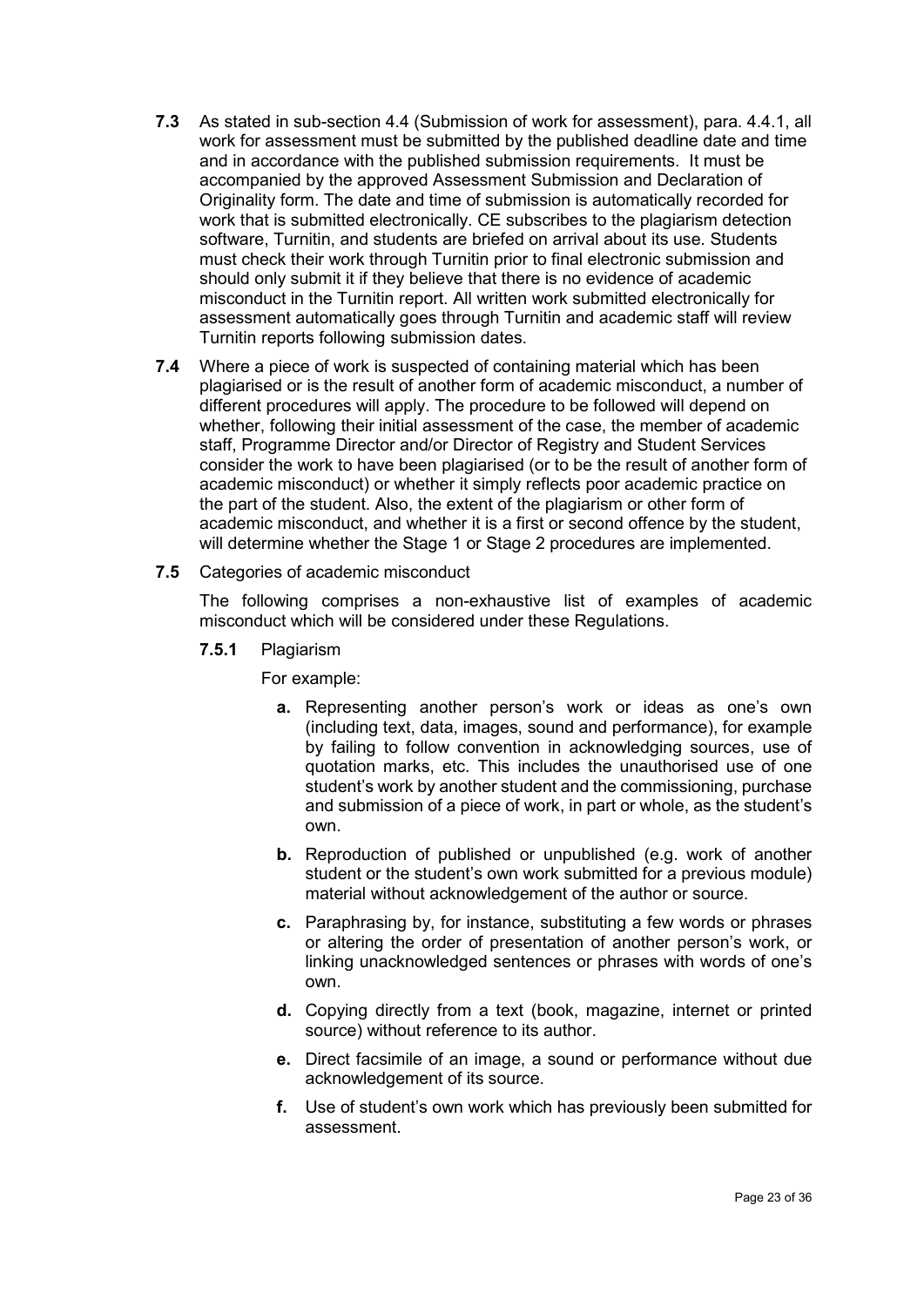**g.** Where a student has an acknowledged learning disability, they may engage a proof-reader to advise on spelling and grammar and to ensure that the written work communicates effectively. Proofreaders must not correct inaccuracies in academic content or change the structure of the piece of work.

# **7.5.2** Collusion

- **7.5.2.1** This includes co-operation in order to gain an unpermitted advantage. This may occur where students have consciously colluded on a piece of work, in part or whole, and passed it off as their own individual efforts, or where one student has authorized another to use their work, in part or whole, and to submit it as their own.
- **7.5.2.2** Legitimate input from tutors or approved readers or scribes is not considered to be collusion.
- **7.5.3** Misconduct in examinations

For example:

- **a.** Copying from another candidate's notes during an examination;
- **b.** The placing of unauthorised items on the examination desk (including pencil cases, mobile phones);
- **c.** Communication during an examination with any person other than an authorised member of staff;
- **d.** Accessing or copying from any source of information during an examination except as authorised;
- **e.** Gaining access to unauthorised material prior to an assessment (e.g. an examination paper).

#### **7.5.4** Falsification

For example:

- **a.** Claiming to have carried out any form of research which the student has not undertaken;
- **b.** Falsification of results or other data.

#### **7.5.5** Ghosting

For example, submission of work presented as the student's own which has been purchased, commissioned or otherwise acquired from another person (including internet sellers).

# **7.5.6** Personation

For example:

- **a.** Assuming the identity of another student (of this or any other institution) with the intention of gaining an unfair advantage for that student.
- **b.** A student allowing another person to impersonate him/her to gain an unfair advantage.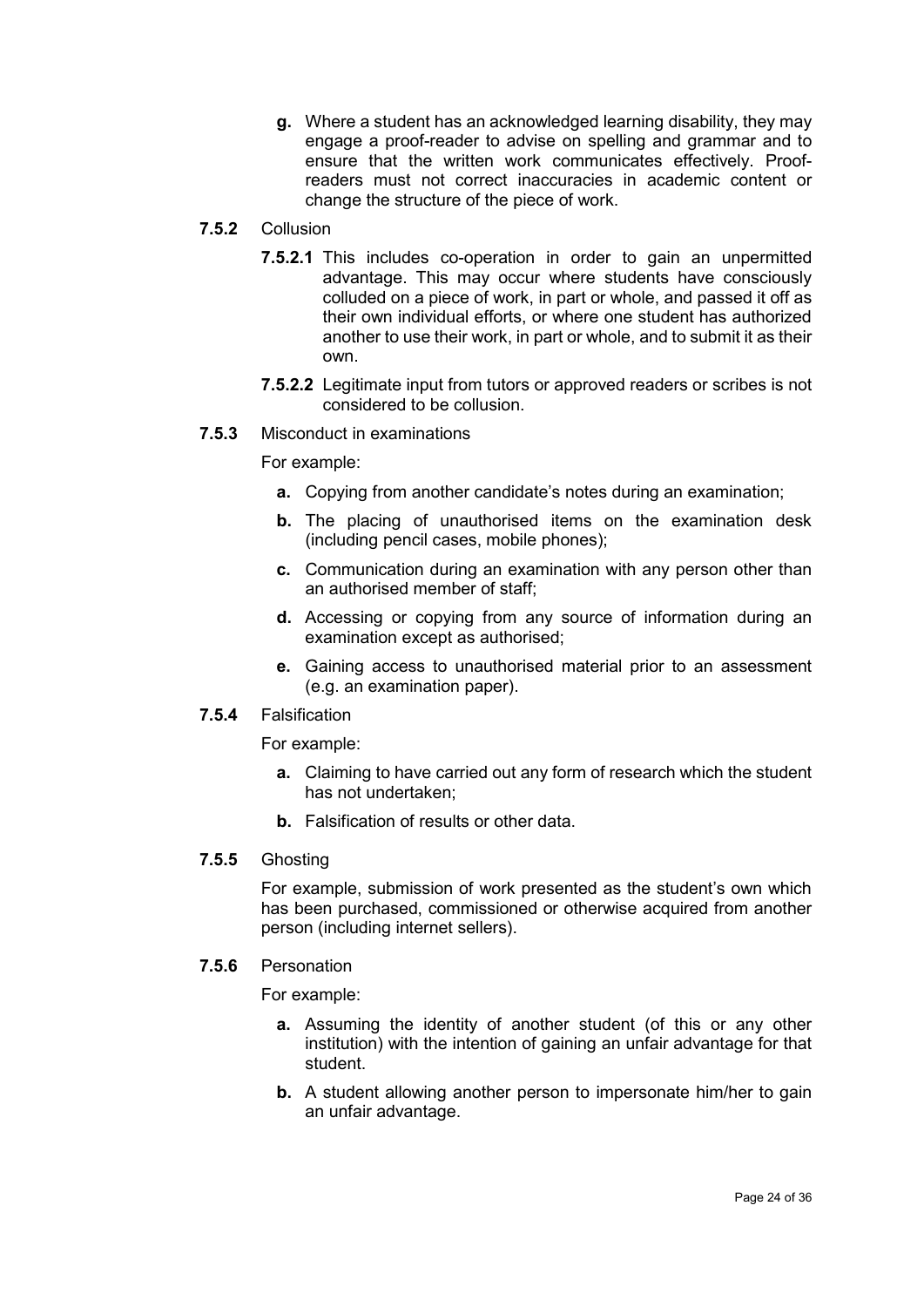**7.6** Procedures – Summary

The following is a summary of key aspects of the procedures – staff and students should refer also to the details which are provided in the paragraphs highlighted in *italics*:

- **7.6.1** If a member of academic staff and Programme Director consider that a piece of work reflects poor academic practice rather than plagiarism, the student is not subject to disciplinary procedures. The student should be given an accordingly low mark, appropriate advice, and a warning in respect of future academic conduct. *Please refer to para. 7.8*.
- **7.6.2** If a member of academic staff and Programme Director consider a piece of work to have been plagiarised, or to be the result of another form of academic misconduct, rather than to reflect poor academic practice, any further assessment of that piece of work shall be held in abeyance until the Stage 1 or 2 procedures have been completed. A provisional mark may be identified for the student's assessment, but a final mark will not be agreed until the case has been investigated and resolved. The provisional mark will also be allocated an appropriate code in the database of assessment results. *Please refer to paras. 7.9.1 to 7.9.3.*
- **7.6.3** If the Programme Director and Director of Registry and Student Services confirm that there has been plagiarism, or another form of academic misconduct, cases that are first offences and not considered to be severe shall be dealt with by the Programme Director under the Stage 1 procedures. *Please refer to paras. 7.9.3 and 7.9.4.* For all suspected second offences and cases of severe plagiarism or other form of academic misconduct, the Director of Registry and Student Services shall invoke the Stage 2 procedures. *Please refer to paras. 7.9.3 and 7.9.5*.
- **7.7** It is the responsibility of the Director of Registry and Student Services to oversee consistency of approach and due attention to precedent. Throughout all stages of the procedures, copies of all correspondence between CE and the student will be retained in the student's file. Outcomes of academic misconduct investigations are reported to the CE Examinations Board and Academic Board.
- **7.8** Full procedure Poor academic practice

Where a member of academic staff and Programme Director consider a piece of work to be excessively derivative and/or poorly referenced, arising from lack of understanding of academic protocols or a misunderstanding of expected academic conventions, but not to be plagiarism or the result of another form of academic misconduct (within the terms of the definitions above), the work should be treated as an instance of poor academic practice and not academic misconduct. The student is not subject to disciplinary procedures. The student should be given an accordingly low mark, appropriate advice, and a warning in respect of future academic conduct. This should be communicated via a face-toface meeting with the student at the earliest opportunity, in writing via the normal Assessment Feedback form, and in keeping with para. 3.3 of the CE Assessment Feedback Policy. Ideally this communication to the student should be provided no later than 12 working days following the submission date, although it is recognised that this might be extended due to time spent considering a case of suspected academic misconduct. A note that such advice and a warning have been given shall be entered on the student's record by the Director of Registry and Student Services. Any repeat incidences of poor academic practice may result in the student being considered under the procedures for academic misconduct.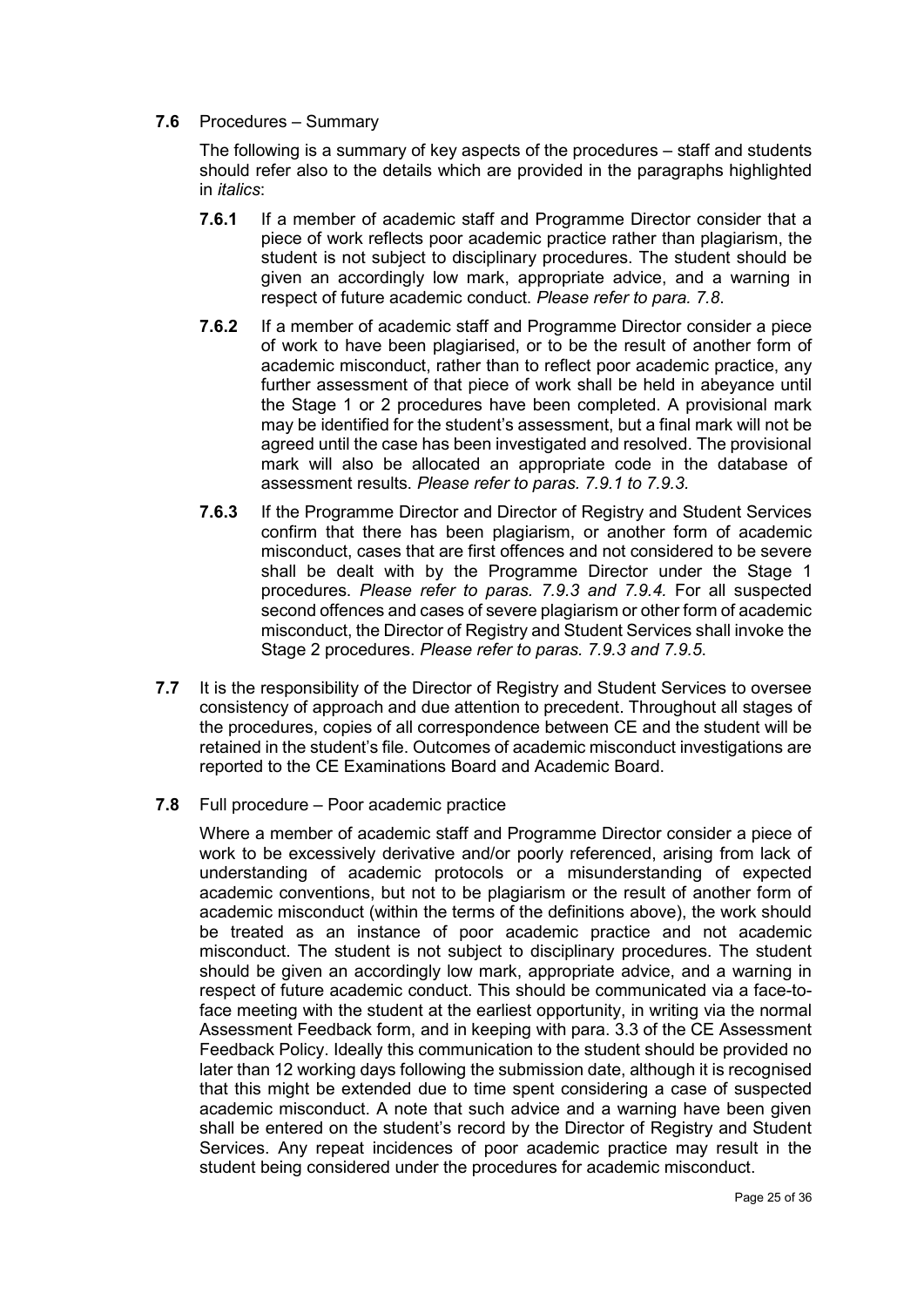- **7.9** Full procedure Academic misconduct
	- **7.9.1** Where a member of academic staff and Programme Director consider a piece of work to have been plagiarised, or to be the result of another form of academic misconduct, any further assessment of that piece of work shall be held in abeyance until the procedures set out below have been completed. A provisional mark may be identified for the student's assessment, but a final mark will not be agreed until the case has been investigated and resolved. The provisional mark will also be allocated an appropriate code in the database of assessment results. The student shall be informed of this at the earliest practical opportunity via a face-to-face meeting with the member of staff. It will also be confirmed to the student in writing that assessment of the work has been suspended pending an investigation of suspected academic misconduct.
	- **7.9.2** The Programme Director shall notify the Director of Registry and Student Services of the suspected plagiarism or other form of academic misconduct, providing a full report which includes notes of any meetings or discussions with the student, and all appropriate documentary evidence (including the piece of work in question duly marked up, a copy of the original source material, information on the contribution of the piece of work to the overall assessment, etc.).
	- **7.9.3** The Programme Director and Director of Registry and Student Services shall assess the extent of the suspected plagiarism or other form of academic misconduct. Cases that are first offences and not considered to be severe shall be dealt with by the Programme Director under the Stage 1 procedures below. For all suspected second offences and cases of severe plagiarism, or other form of academic misconduct, the Director of Registry and Student Services shall invoke the formal disciplinary procedures (Stage 2) as set out below.
	- **7.9.4** Academic misconduct Stage 1 procedures
		- **7.9.4.1** In respect of cases that are first offences and not considered to be severe, the Programme Director shall interview the student concerned. Within 5 working days of receiving notification from the Programme Director, the Director of Registry and Student Services will inform the student in writing of the alleged offence and of the requirement to attend for interview. The student will also be provided with a copy of any documentation in advance of the interview and notified of a deadline by which any written submission (should the student choose to make one instead of or in addition to personal attendance), must be received by the Programme Director ahead of the interview.
		- **7.9.4.2** Where a student does not attend the interview, the investigation under Stage 1 procedures may still proceed in the student's absence.
		- **7.9.4.3** At the interview, the student shall have the right to be accompanied by a fellow student. A member of CE staff will be present to keep a record of the meeting.
		- **7.9.4.4** The student will be given the opportunity to make a statement about the work in question and will be asked to answer questions.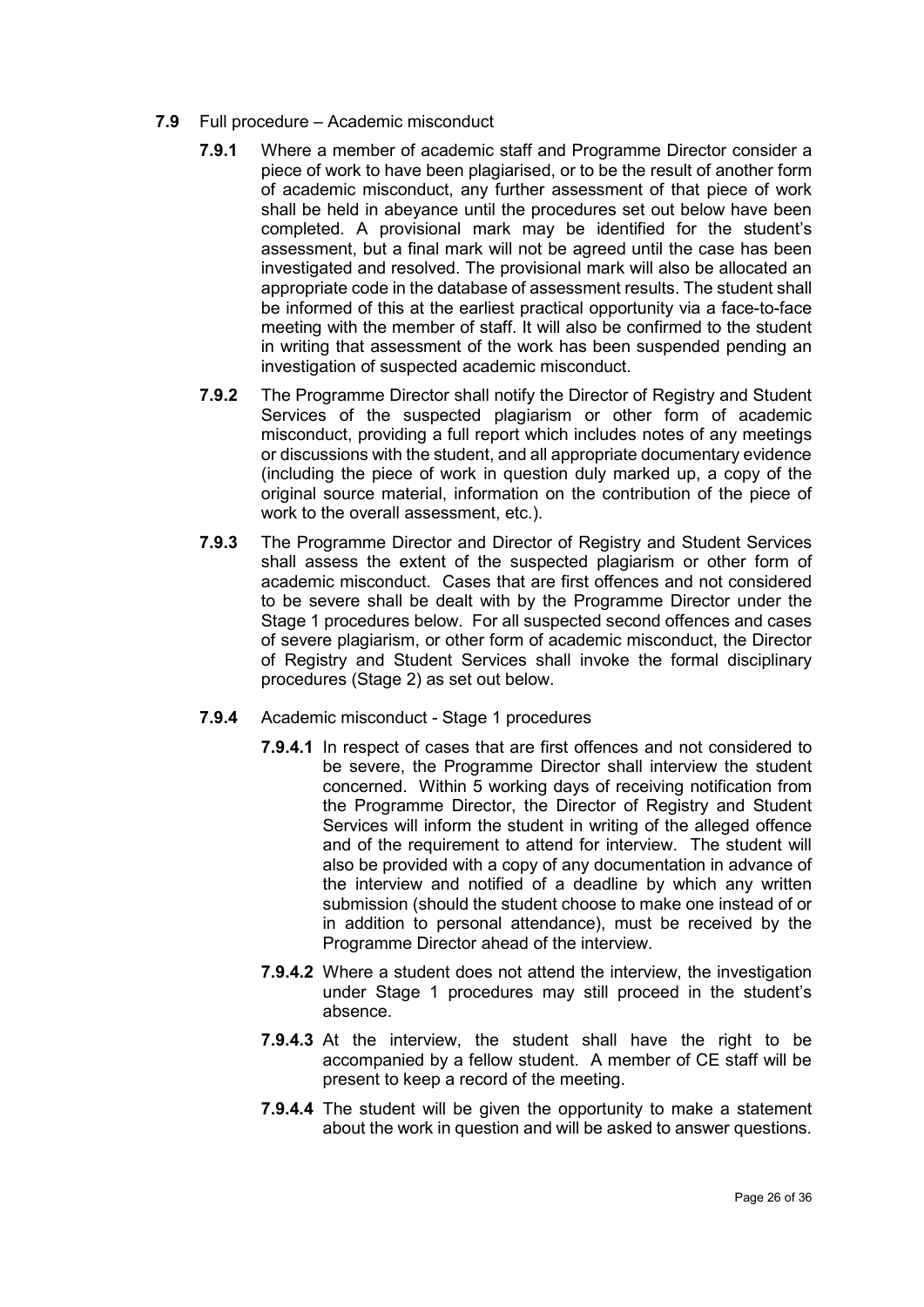- **7.9.4.5** If it is judged that there is no case for the student to answer, the Director of Registry and Student Services will inform the student in writing of the outcome within 5 working days of the meeting. The piece of work in question will be assessed following the normal procedures, without penalty.
- **7.9.4.6** If the Programme Director and Director of Registry and Student Services judge that an offence has occurred but consider that the student has engaged in poor academic practice then the student will be given a warning, and instruction about academic misconduct – see also para. 7.8. This shall be communicated via a face-to-face meeting between the Programme Director and the student within 5 working days of the meeting and confirmed in writing by the Director of Registry and Student Services. A note that such advice and a warning have been given shall be entered on the student's record by the Director of Registry and Student Services. Any repeat incidences of poor academic practice may result in the student being considered under the procedures for academic misconduct.
- **7.9.4.7** If it is judged that the student has committed an offence, the Programme Director and Director of Registry and Student Services will be responsible for determining the penalty in accordance with sub-section 7.10 below. The Director of Registry and Student Services will inform the student in writing of the outcome within 5 working days of the meeting and will send a copy of this letter to The Open University. The student will also be given a warning, and instruction about academic misconduct, communicated via a face-to-face meeting between the Programme Director and the student within 5 working days of the meeting. The Director of Registry and Student Services will ensure that all outcomes are reported at the relevant Examinations Board and the next meeting of the Academic Board.
- **7.9.5** Academic misconduct Stage 2 procedures
	- **7.9.5.1** In respect of suspected second offences and cases of severe plagiarism or other forms of academic misconduct, the Stage 2 procedures should be invoked. Within 5 working days of receiving notification from the Programme Director, the Director of Registry and Student Services will inform the student in writing of the alleged offence and that a formal investigation will be undertaken by an Academic Misconduct Panel (AMP) in accordance with these procedures. At Stage 2, Academic Misconduct Panels are responsible for hearing suspected cases of academic misconduct, determining outcomes and, where relevant, penalties and other consequences for assessment, progression and award.
	- **7.9.5.2** The Director of Registry and Student Services will convene a meeting of the AMP to take place within 5 working days of the above notification to the student. The membership and terms of reference of the AMP are outlined in the Governance Handbook. The Director of Registry and Student Services will notify the members of the AMP and the student of the date, time and place of the meeting of the AMP, giving the student and the panel members at least 5 working days' notice of the meeting.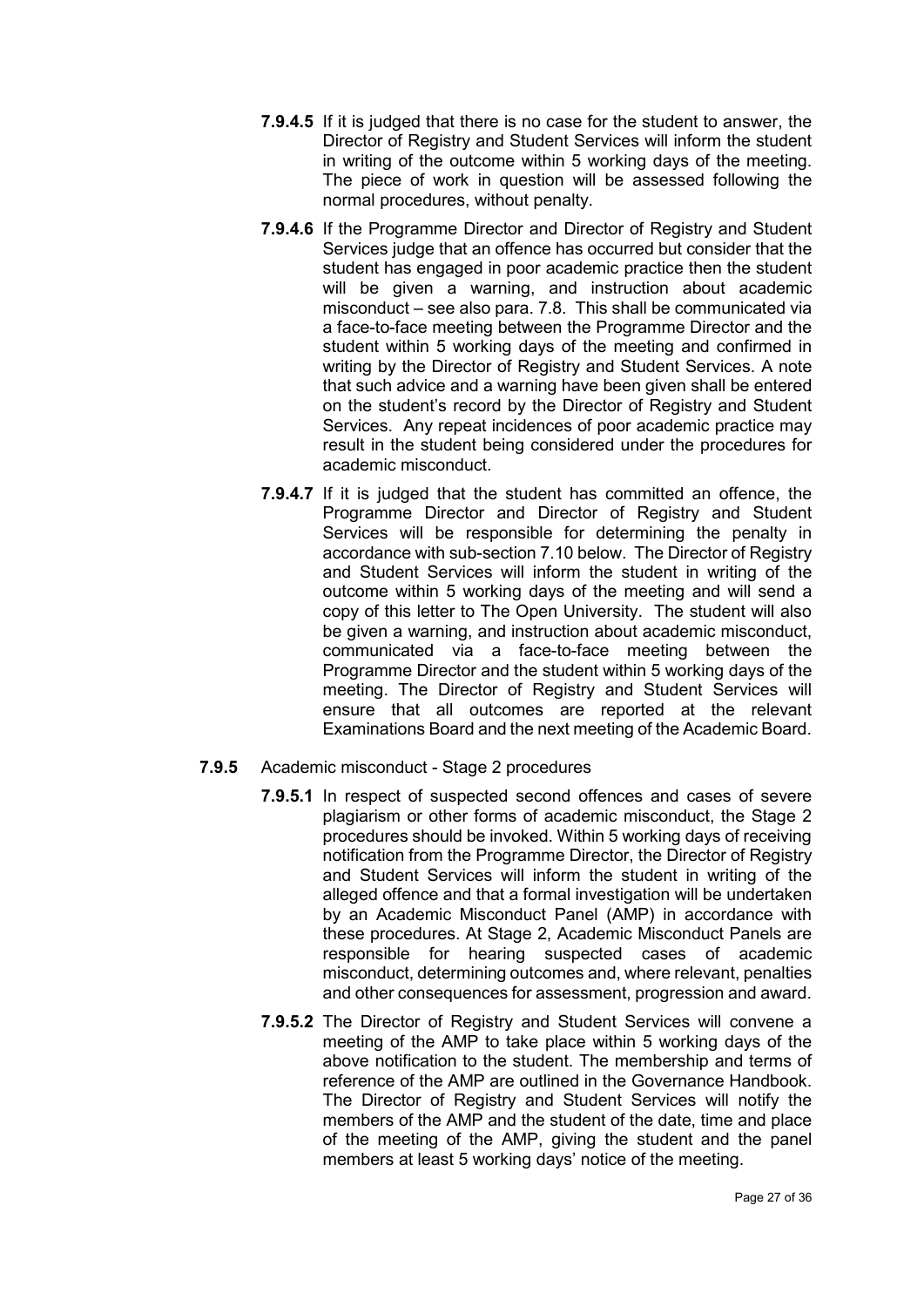- **7.9.5.3** The student will be provided by the Director of Registry and Student Services with full details of the alleged academic misconduct and informed of the right to appear before the Panel. The student will have the right to make a statement and will also be expected to answer questions as part of the investigation.
- **7.9.5.4** Where a student does not attend the meeting of the AMP, the Stage 2 procedures may still proceed in the student's absence.
- **7.9.5.5** The student may be accompanied at the meeting of the AMP by a fellow student or other friend; an elected Student Representative; a member of CE staff; or any other appointed representative. The student will be asked to confirm who will be accompanying them in advance of the meeting.
- **7.9.5.6** The student and the AMP may call witnesses, as appropriate, as part of the investigation. The AMP will interview the student, staff, and witnesses as appropriate, consider the student's written statement, and come to a decision based on the student's statement and the supporting evidence. The student and any witnesses called will withdraw from the proceedings to allow the AMP to consider the evidence and reach its decision.
- **7.9.5.7** The AMP may require additional time to consider the case and thus may reserve the right to defer its decision. However, the following will apply in all cases: (a) at the conclusion of the meeting the student will be notified of the likely timeframe for the panel's decision; and (b) the AMP will reach its decision, determine the outcome, and notify this to the student within 5 working days of the meeting.
- **7.9.5.8** Where an investigation finds no or insufficient evidence of the alleged misconduct the case will be dismisse d, and the student's work will be assessed on its merits. The Director of Registry and Student Services will inform the student in writing of the AMP's decision and the outcome within 5 working days of the meeting.
- **7.9.5.9** Where an allegation is upheld, the AMP will determine a penalty in accordance with sub-section 7.10 below. The Director of Registry and Student Services will inform the student in writing of the AMP's decision and the outcome within 5 working days of the meeting and will send a copy of this letter to The Open University. The Director of Registry and Student Services will ensure that all outcomes are reported at the relevant Examinations Board and the next meeting of the Academic Board.

# **7.10** Penalties

- **7.10.1** The action taken where academic misconduct has been proven, and the severity of the penalty applied, will depend on the individual circumstances prevailing.
- **7.10.2** CE employs penalties based on the AMBeR Tariff system for penalties awarded. Penalties which affect assignments, modules, progression or award, may include:
	- **a.** The award of 0% for an assignment; resubmission required, with no penalty on mark;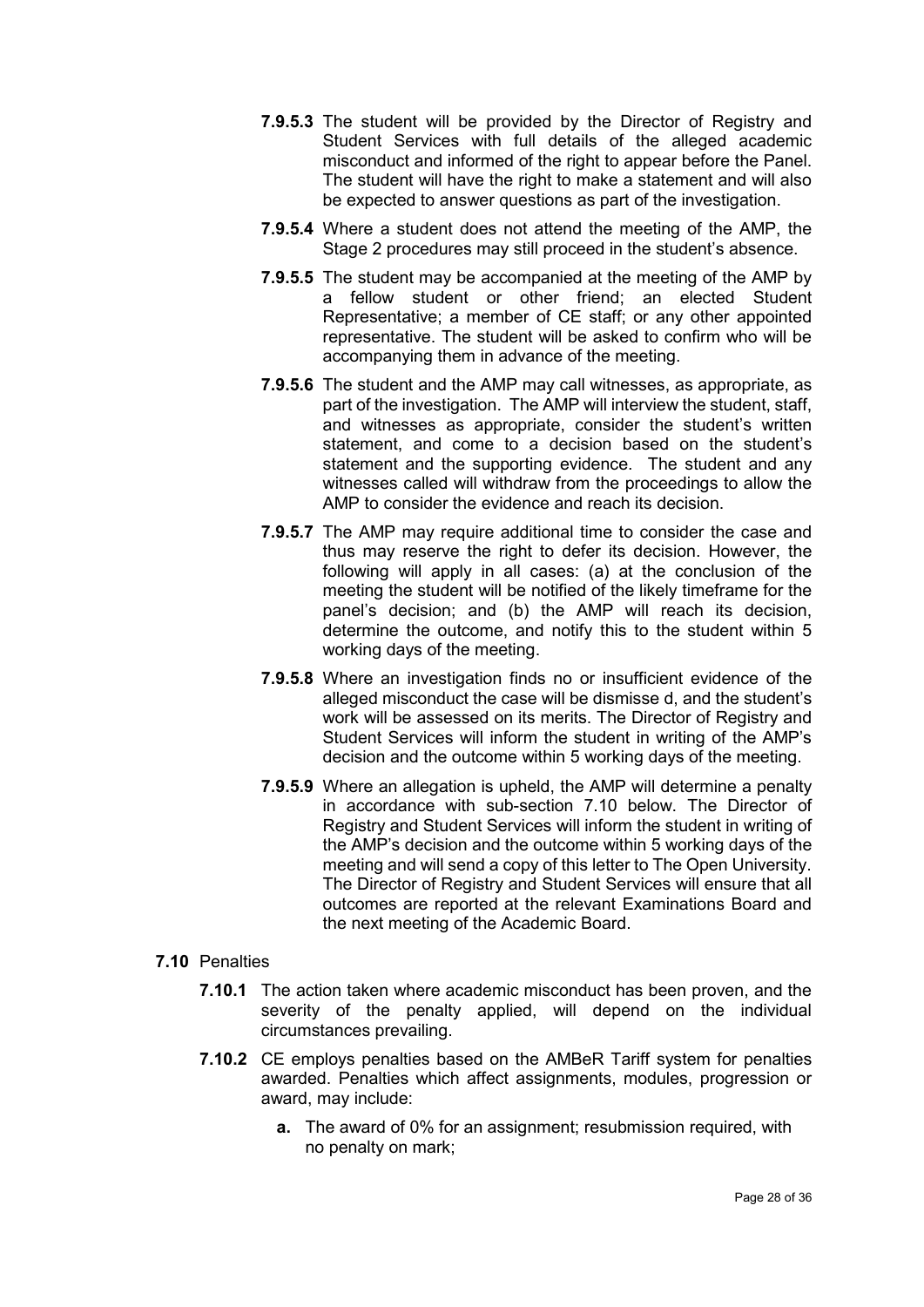- **b.** The award of 0% for an assignment; resubmission required, but mark capped or reduced;
- **c.** The award of 0% for an assignment; no opportunity to resubmit;
- **d.** Module awarded 0%; resubmission required, but mark capped or reduced;
- **e.** Module awarded 0%; no opportunity to resubmit, but credit still awarded;
- **f.** Module awarded 0%; resubmit required, but mark capped or reduced;
- **g.** Module awarded 0%; no opportunity to resubmit, but credit still awarded
- **h.** Module awarded 0%; no opportunity to resubmit, and credit lost
- **i.** Award classification reduced:
- **j.** Qualification reduced; (e.g. Master's to Dip HE);
- **k.** Expulsion from CE but credits retained;
- **l.** Expulsion from CE with credits withdrawn.
- **7.10.3** Any serious academic misconduct offence may lead to suspension pending a disciplinary hearing and possible termination of the student's studies.
- **7.10.4** In the event of an allegation(s) of academic misconduct being proved after a student has been awarded credit or graduated, any credit or award that is held by the student may be revoked by CE and The Open University.

# <span id="page-30-0"></span>**8. Extenuating Circumstances**

- **8.1** In line with The Open University's policy, CE recognises that students may suffer from a sudden illness, or other serious and unforeseen event or set of circumstances, which adversely affects their ability to complete an assessment, or the results they obtain for an assessment. In such cases the CE's extenuating circumstances procedures will be applied.
- **8.2** A student who is prevented from attending or completing a formal assessment component or who feels that their performance would be (or has been) seriously impaired by extenuating circumstances, may submit an application for those circumstances to be taken into account in the assessment process.
- **8.3** Students are responsible for ensuring that CE is notified of any extenuating circumstances at the time they occur and for supplying supporting documentation by the published deadline.
- **8.4** If a student is unable to attend an examination or submit an assessment because of extenuating circumstances, they must inform CE as soon as possible and provide supporting evidence before published deadlines or within 5 working days, whichever is sooner. If a student cannot submit evidence by published deadlines, they must submit details of the extenuating circumstances with an indication that evidence will be submitted within 5 working days.
- **8.5** The following is a non-exhaustive list of circumstances, which may be accepted as extenuating circumstances:
	- **a.** Bereavement in the family;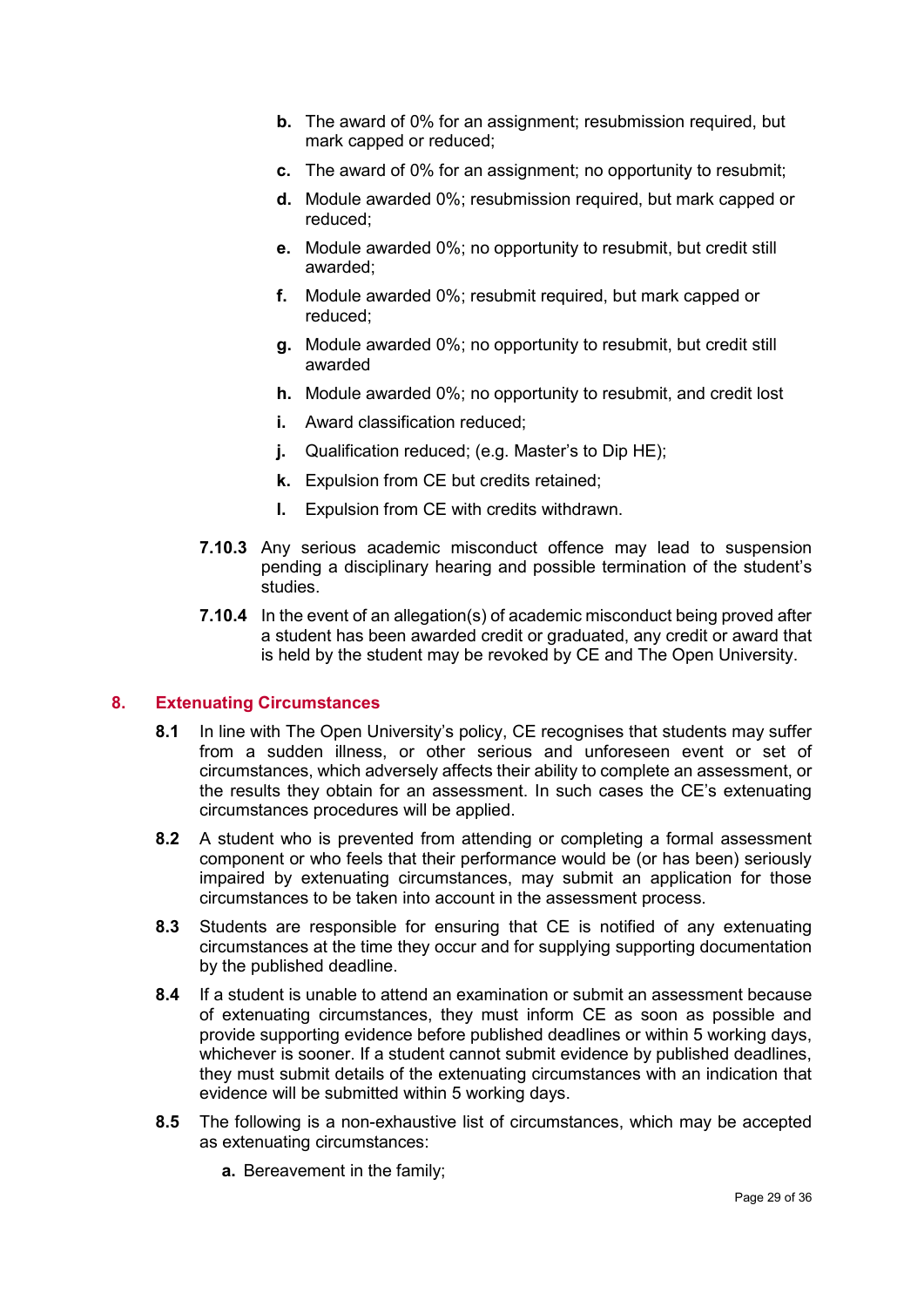- **b.** Serious short term illness, accident or hospitalisation;
- **c.** Worsening of a long-term health condition;
- **d.** A family emergency: significant adverse personal/family circumstances;
- **e.** Significant factors for which there is evidence of stress caused.
- **8.6** The following are examples of circumstances which will not be accepted as extenuating circumstances:
	- **a.** A medical circumstance which does not relate to the study period or assessment period and is deemed to have had no impact on the student's overall performance;
	- **b.** Transport problems caused by, for example, traffic jams or strikes;
	- **c.** Inadequate planning and poor time management;
	- **d.** Holidays or family events;
	- **e.** Missing assessment deadlines due to misreading of information;
	- **f.** IT difficulties;
	- **g.** Impact of paid employment;
	- **h.** Appointments which could be rearranged;
	- **i.** Sporting or recreational commitments.
- **8.7** Students wishing to make an application should complete the Extenuating Circumstances Application Form and submit this, with supporting evidence, to the Director of Registry and Student Services. When completing the form, students should refer to the list of acceptable and unacceptable circumstances in subsection 8.5 - 8.6.
- **8.8** The form should be submitted to the Director of Registry and Student Services prior to the assessment deadline or within 5 working days, whichever is sooner. The Director of Registry and Student Services is responsible for maintaining a full record of all applications.
- **8.9** Supporting evidence
	- **8.9.1** The evidence submitted by the student must include details of:
		- **a.** The exact duration of the circumstance;
		- **b.** The impact of the circumstance on the student and their academic performance.
	- **8.9.2** All evidence must be:
		- **a.** Provided by an independent professional; for example, a qualified counsellor, qualified medical practitioner, etc;
		- **b.** Printed on headed notepaper, signed and dated by an appropriate professional;
		- **c.** An original document (not a photocopy);
		- **d.** Provided in English. If the original document is not in English, then this must be accompanied by an official certified translation.
	- **8.9.3** CE will verify the authenticity of any evidence submitted. Examples of evidence are provided in Table 6 below.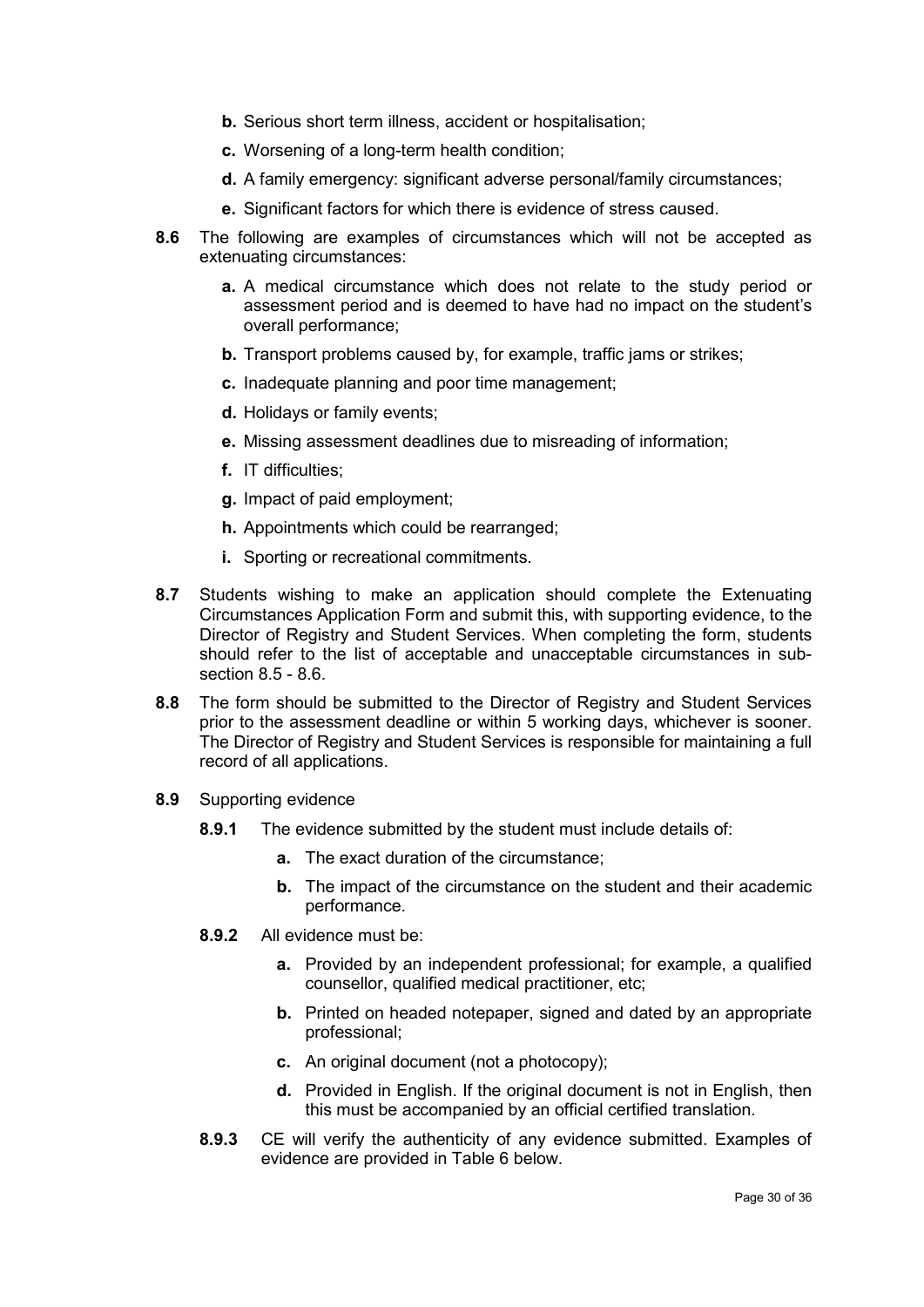#### **Table 6**

| <b>Circumstance</b>                                      | <b>Mark when rounded</b>                                                                                                                         |
|----------------------------------------------------------|--------------------------------------------------------------------------------------------------------------------------------------------------|
| Serious short term illness,<br>accident, hospitalization | A medical certificate signed by a registered<br>medical practitioner or signed letter<br>confirming requirement to attend medical<br>appointment |
| Illness of close relative                                | A medical report from a registered<br>practitioner                                                                                               |
| Long term absence owing to<br>bereavement                | A letter from a registered medical<br>practitioner, a copy of a death certificate or<br>other related evidence                                   |
| Victim of crime                                          | Police or crime report                                                                                                                           |
| Severe personal or psychological<br>problems             | Signed statement from a registered medical<br>practitioner/counsellor                                                                            |
| Court attendance/Jury service                            | Official correspondence from the relevant<br>official confirming attendance                                                                      |

#### **8.10** Extenuating Circumstances Panel

- **8.10.1** All extenuating circumstances applications will be anonymously considered by an Extenuating Circumstances Panel (ECP), which will make recommendations to the final Examinations Board. The Board will consider no other extenuating circumstances and no member of the Board is permitted to make additional representations on behalf of students.
- **8.10.2** The membership and terms of reference of the ECP are outlined in the Governance Handbook.
- **8.10.3** If the extenuating circumstances application is considered to be justified, the ECP can make the following recommendations to the final Examinations Board:
	- **a.** That the student should be given the opportunity to take the affected assessment(s) as if for the first time, allowing them to be given the full marks achieved for the examination or assessment, rather than a capped mark(s);
	- **b.**That late submission penalties should be waived;
	- **c.** That there is sufficient evidence of the achievement of the intended learning outcomes from other assessment components in the module(s) for an overall mark to be derived;
	- **d.**That the application for extenuating circumstances to be taken into account has been accepted for the module(s), and that the ECP recommends that this is considered at the point of award and classification.
- **8.10.4** As noted in 4.10.3, it may not be possible for students to resit certain types of assessment. A non-exhaustive list of such assessments includes: object status acquisition or curatorial reports; cataloguing assessments;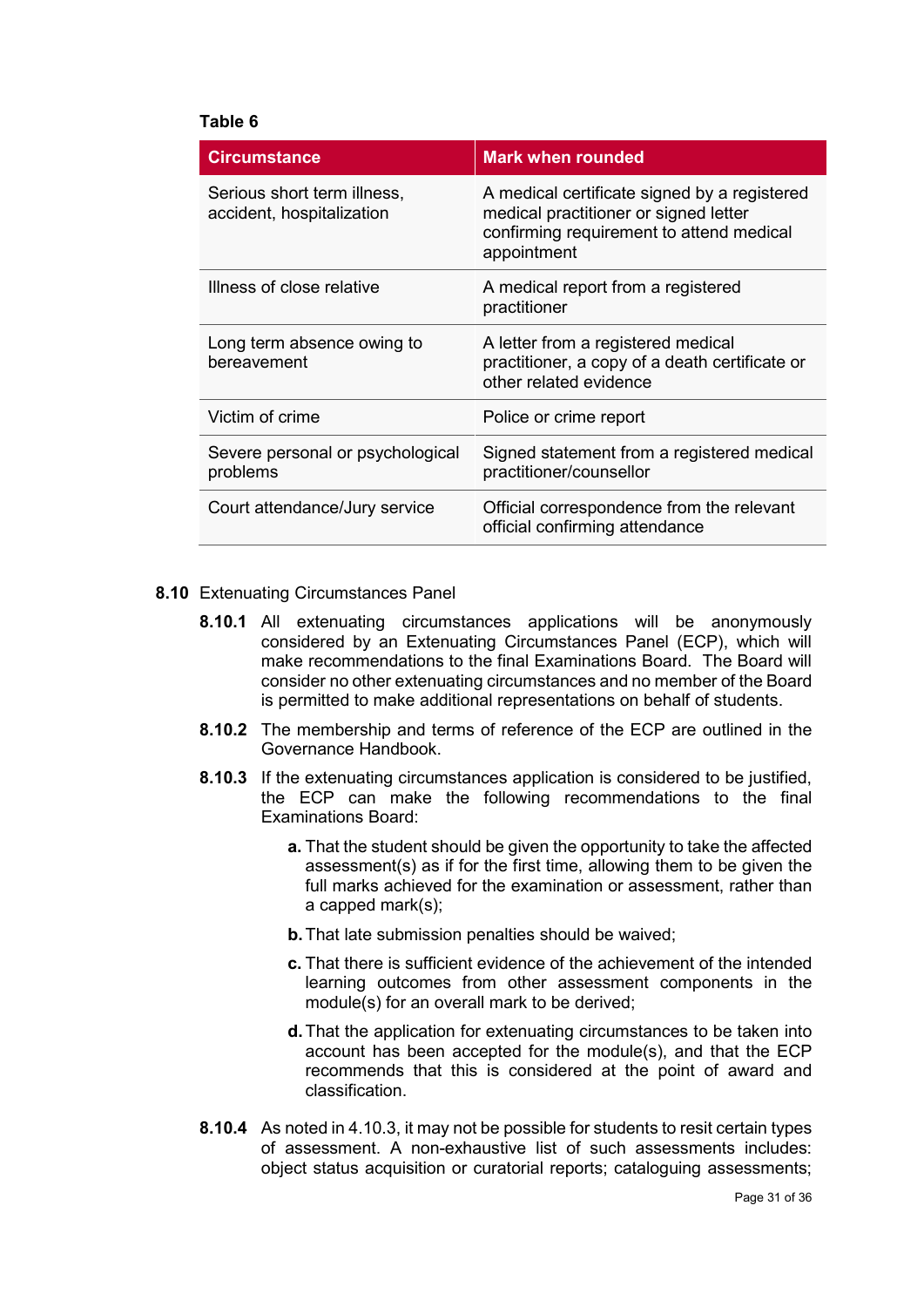certain written examinations including those in which objects used in the original examination are no longer available; and assessments of group work. In such circumstances, an alternative assessment will be devised which enables the student to demonstrate fulfilment of the relevant learning outcomes. Alternative assessments must be approved by the relevant External Examiner.

- **8.10.5** The Examinations Board, depending on the circumstances, may exercise discretion in deciding on the particular form any reassessment should take. Options are a viva voce examination (see sub-section 4.8), additional assessment tasks designed to demonstrate whether the student has satisfied the programme learning outcomes, review of previous work, or normal assessment at the next available opportunity. The student will not be put in a position of unfair advantage or disadvantage: the aim will be to enable the student to be assessed on equal terms with their cohort.
- **8.10.6** The module marks released to The Open University's Module Results Approval and Qualifications Classification Panel (MRAQCP) following the meeting of the Examinations Board should clearly identify results where extenuation has been considered and applied. Following ratification by MRAQCP this should also be detailed on the Diploma Supplement.
- **8.10.7** If a student fails, without good cause, to provide the responsible body with information about extenuating circumstances within the timescales specified in the CE policy, the responsible body has authority to reject the request on those grounds.

# <span id="page-33-0"></span>**9. CE Examinations Board**

**9.1** Appointment of CE Examinations Board

The CE Examinations Board is a sub-committee of the Academic Board and meets to determine module results for intermediate stages of CE Master's programmes, and module results and final awards at the Master's stage. A calendar of meetings is agreed each year with The Open University. The membership and terms of reference of the CE Examinations Board have been approved by the University as part of the institutional approval process.

- **9.2** Membership of the CE Examinations Board
	- **9.2.1** The Academic Board is required to agree the membership of the CE Examinations Board at the start of each academic year. The membership and terms of reference of the CE Examinations Board are outlined in the Governance Handbook.
	- **9.2.2** All External Examiner(s) for CE programme(s) and/or subject areas are members of the CE Examinations Board. External Examiners are appointed by, and report to The Open University. The terms under which they engage with CE and the programmes to which they are appointed are those determined by The Open University.
	- **9.2.3** Under no circumstances may a student of CE or student studying for an award of The Open University be a member of, or attend, a meeting of the CE Examinations Board. A person who is otherwise qualified to be an internal examiner for a programme, for example as a member of academic staff or as an approved External Examiner and is coincidentally registered as a student on another programme either at the same institution or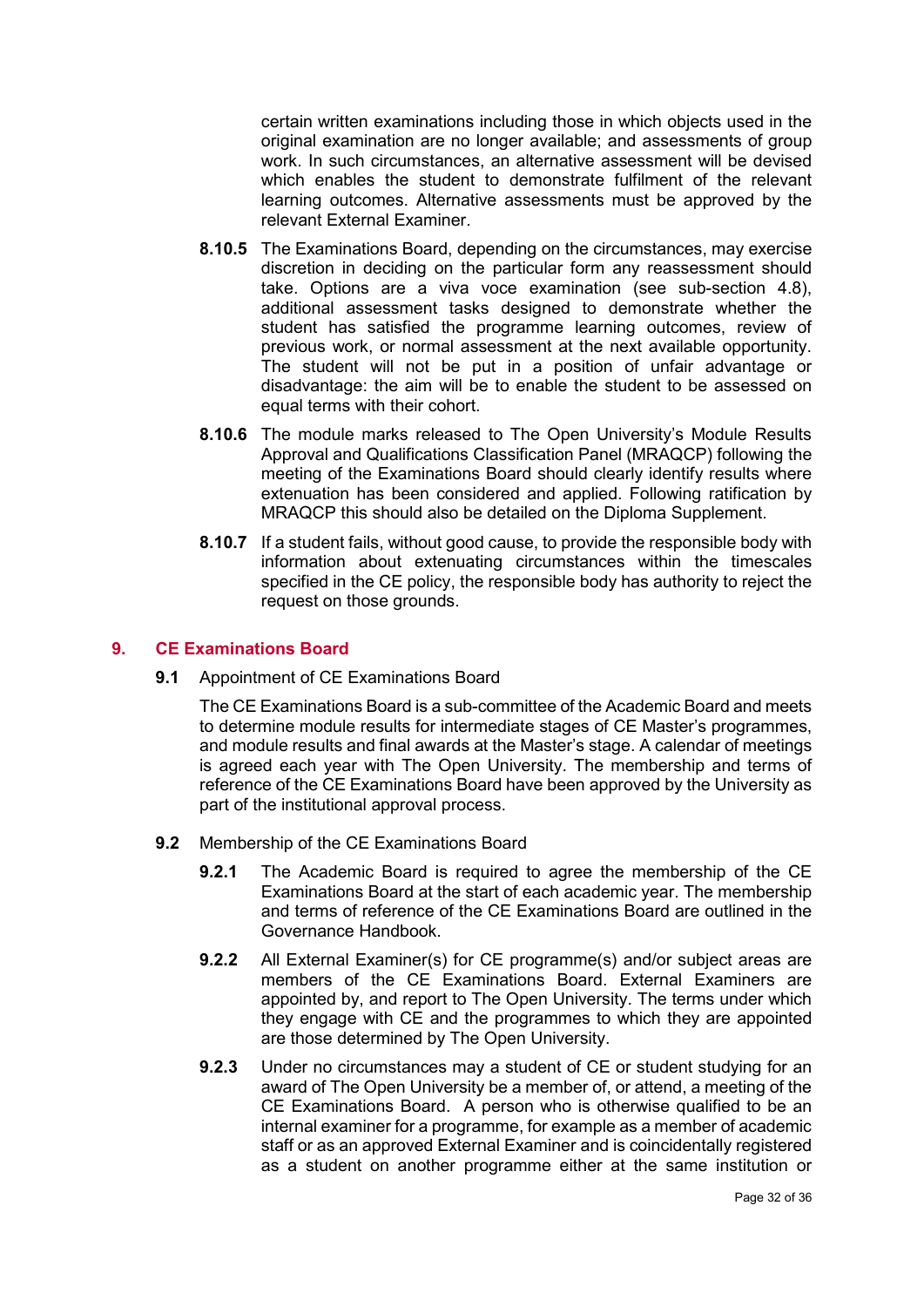elsewhere, will not be disqualified from carrying out normal examining commitments.

- **9.2.4** The Chair of the CE Examinations Board will be a senior member of CE staff who is not directly involved in the delivery of the programme/subject area or the assessment of students in the programme or subject area considered by the CE Examinations Board.
- **9.2.5** The Director of Registry and Student Services, acting with the authority of the Academic Board, is the designated Clerk to the CE Examinations Board. The Executive Assistant to the International Managing Director is the Minute Secretary for the CE Examinations Board.
- **9.2.6** A member of The Open University staff must be present at any meeting of the CE Examinations Board where decisions about progression and final recommendations for an Open University award are made. Although not normal practice The Open University reserves the right to chair the CE Examinations Board or any subsidiary boards.
- **9.3** Authority of the CE Examinations Board
	- **9.3.1** The CE Examinations Board is authorised to determine the progression of students in accordance with these academic regulations and to recommend progression or the conferment of validated awards of The Open University.
	- **9.3.2** All progression and award recommendations are made to The Open University's Module Results Approval and Qualifications Classification Panel (MRAQCP) for ratification. The Panel is responsible for approving recommendations for module results and the award and classification of qualifications (including those for partner institutions).
	- **9.3.3** All decisions related to a student's progression, final results, and awards, will be considered by the properly constituted CE Examinations Board.
	- **9.3.4** No other body has authority to recommend conferment of an award or progression, nor to amend the decision of the approved and properly constituted CE Examinations Board acting within its terms of reference and in accordance with the regulations for the programme of study. The CE Examinations Board may, however, be required to review a decision, or may have that decision annulled under the Appeals procedure.
- **9.4** Conditions of conferment by The Open University

The OU may approve conferment of a validated award when the following conditions are satisfied:

- **a.** The student has been a registered student at CE at the time of the assessment for an award and the appropriate fee to The Open University has been paid by CE.
- **b.** Details of the student's full name, full postal address, email address, telephone numbers, date of birth, gender, programme of study, award and all required information have been forwarded to The Open University.
- **c.** CE, the institution at which the student has been registered, has confirmed that the student has completed a programme of study approved by The Open University as leading to the award being recommended.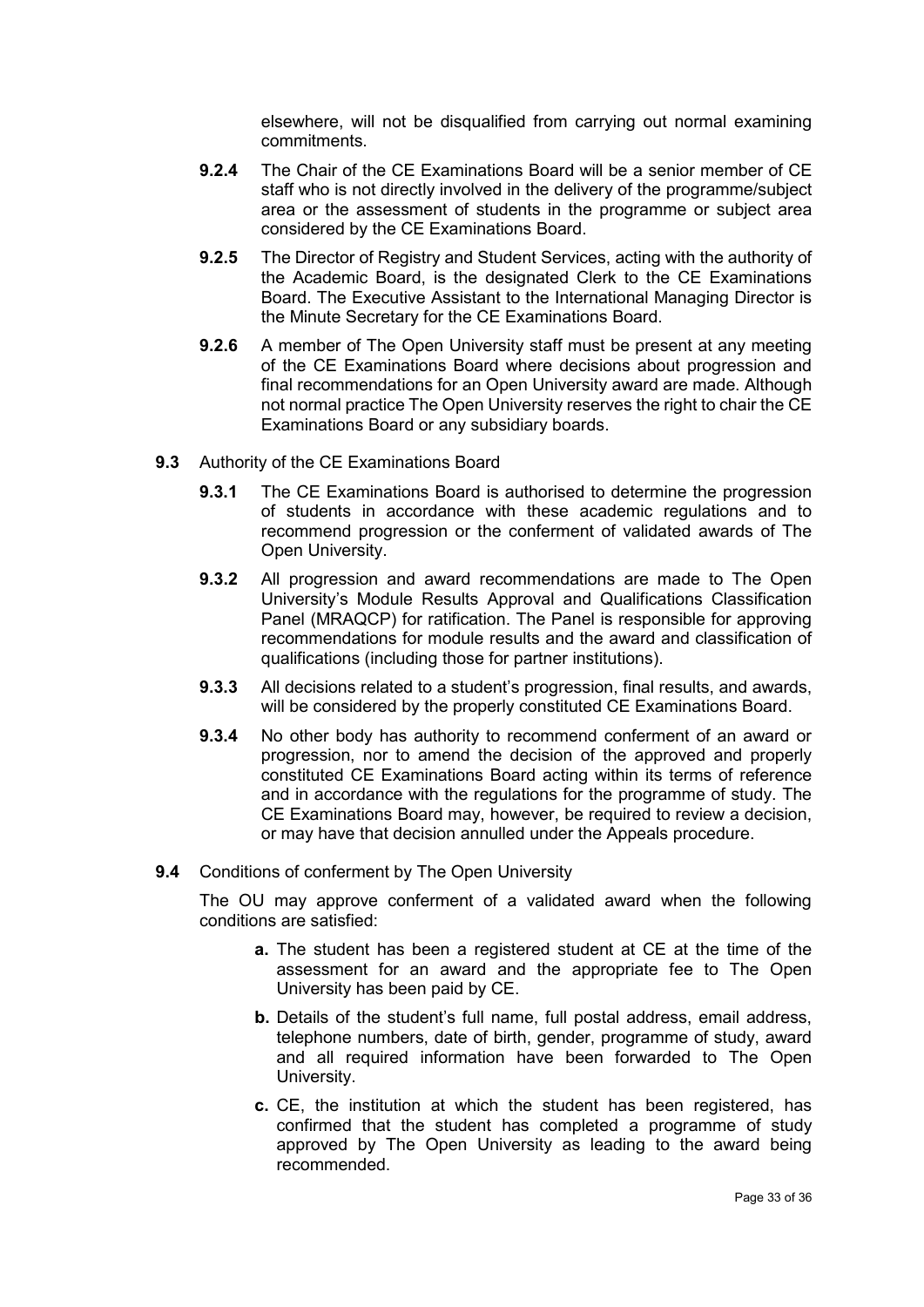- **d.** The award has been recommended by a meeting of the CE Examinations Board, convened, constituted and acting under regulations approved by The Open University and including all members appointed by The Open University as External Examiners for the programme.
- **e.** The recommendation of the award has been signed by the Chair of the CE Examinations Board, the External Examiners and The Open University's representative at the meeting of the CE Examinations Board, confirming that the assessments have been carried out in accordance with the requirements of The Open University and that the recommendations have received the written approval of the External Examiners.

# <span id="page-35-0"></span>**10. Transcripts, Diploma Supplements and Certificates**

- **10.1** Transcripts
	- **10.1.1** Individual transcripts are produced by CE and provide a comprehensible verifiable record of each student's learning. The standard content of the transcript is listed in Appendix 1, reproduced from The Open University's Regulations for Validated Awards of The Open University (June 2017).
	- **10.1.2** The transcript is issued to the student after each stage of their programme is completed.
	- **10.1.3** If a student has completed only a part of a programme of study, without fulfilling the full requirements for an award, a transcript is issued.
- **10.2** Diploma Supplement
	- **10.2.1** The Diploma Supplement is issued to a student solely on the successful completion of a qualification.
	- **10.2.2** The diploma supplement is produced by CE and provides students who have completed an Open University validated award with a formal, verifiable and comprehensive record of learning and achievement. The standard content of the Diploma Supplement is set out in Appendix 2, reproduced from The Open University's Regulations for Validated Awards of The Open University (June 2017).

# **10.3** Certificates

- **10.3.1** The Open University issues a certificate for each conferred award. The standard content of a certificate for a validated award is set out in Appendix 3, reproduced from The Open University's Regulations for Validated Awards of The Open University (June 2017).
- **10.3.2** Students awarded any qualification of The Open University, will be issued with a certificate in respect of that qualification in the name held in formal records at the point when the qualification is conferred. A certificate will not be amended or reissued in a different name if a change of name is notified after the date the qualification is conferred, except in the case of an error by The Open University in recording personal details, or if a valid request is made under the Gender Recognition Act 2004. A duplicate certificate will be issued in the same name as the original certificate (unless amended as above), even if a change of name may subsequently have been notified.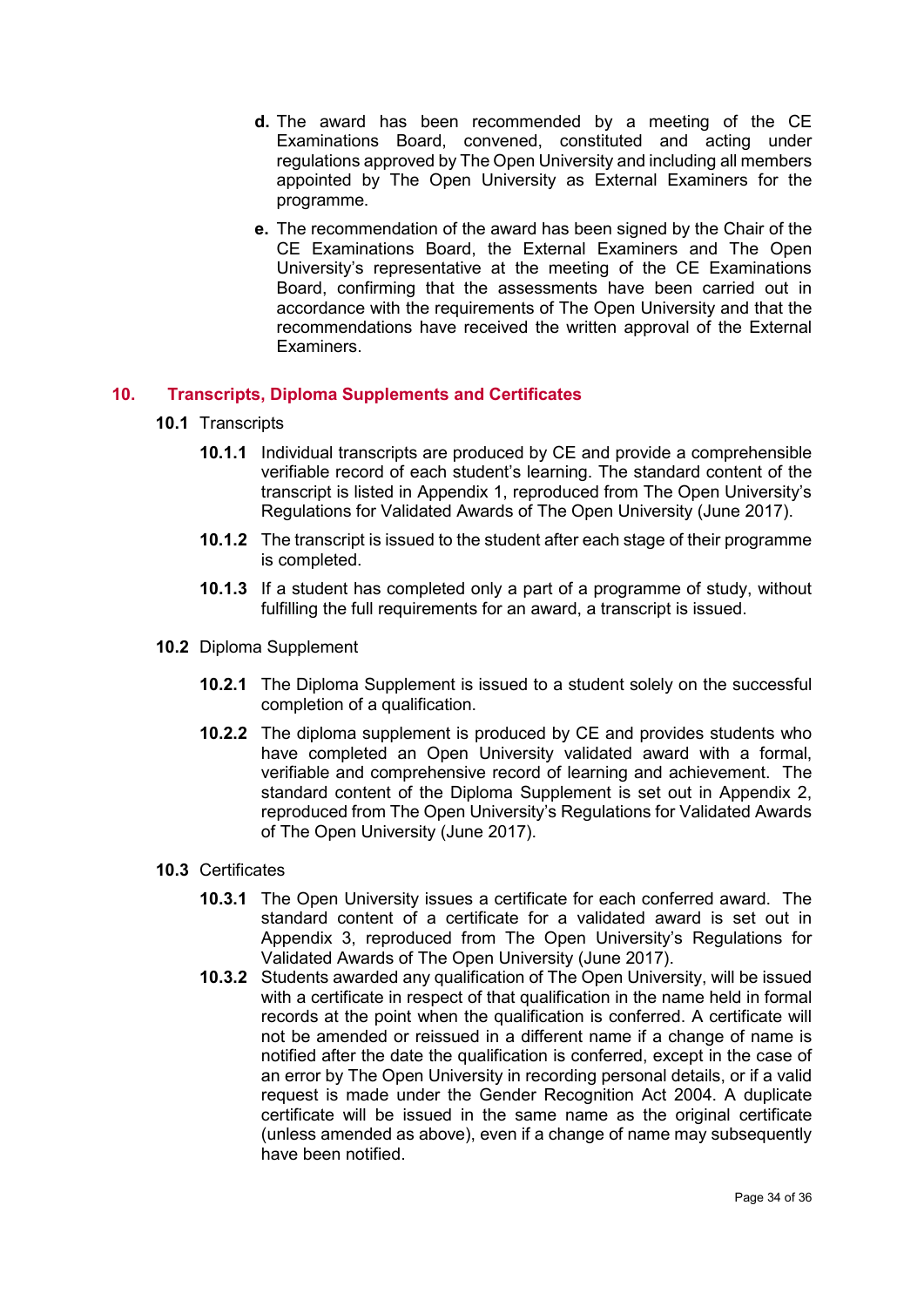# <span id="page-36-0"></span>**Appendix 1: Content of transcripts**

Partner institutions will present the information in the format that they consider to be most appropriate. The minimum requirements for the content of transcripts of The Open University validated awards are:

- **a.** Student details
- **b.** Details of the qualification, including any professional, statutory or regulatory body accreditation or recognition
- **c.** Up-to-date details of learning and achievement, i.e. modules or units studied, credits awarded, marks or grades achieved and the date and year in which credits were awarded
- **d.** Up-to-date details of non-completion, including the number of attempts taken to complete a module
- **e.** Other types of learning, e.g. study abroad, work placement and work experience, accreditation of prior certificated and experiential learning, or accreditation of key skills.

# <span id="page-36-1"></span>**Appendix 2: Outline structure for the Diploma Supplement**

The following information will be given in the diploma supplement:

- **1.** Information identifying the holder of the qualification
	- **1.1** Family name(s)
	- **1.2** Given name(s)
	- **1.3** Date of birth (day/month/year)
	- **1.4** Student identification number or code (if available)
- **2.** Information identifying the qualification
	- **2.1** Name of qualification and (if applicable) title conferred (in original language)
	- **2.2** Main field(s) of study for the qualification
	- **2.3** Name and status of awarding institution (in original language)
	- **2.4** Name, address and status of institution (if different from 2.3) delivering studies 2.4a Principal location of study (if different from 2.4 above)
	- **2.5** Language(s) of instruction/examination
- **3.** Information on the level of the qualification
	- **3.1** Level of qualification
	- **3.2** Official length of programme
	- **3.3** Access requirements(s)
- **4.** Information on the contents and results gained
	- **4.1** Mode of study
	- **4.2** Programme requirements
	- **4.3** Programme details (e.g. modules or units studied) and the individual grades/marks/credits obtained
	- **4.4** Grading scheme and, if available, grade distribution guidance